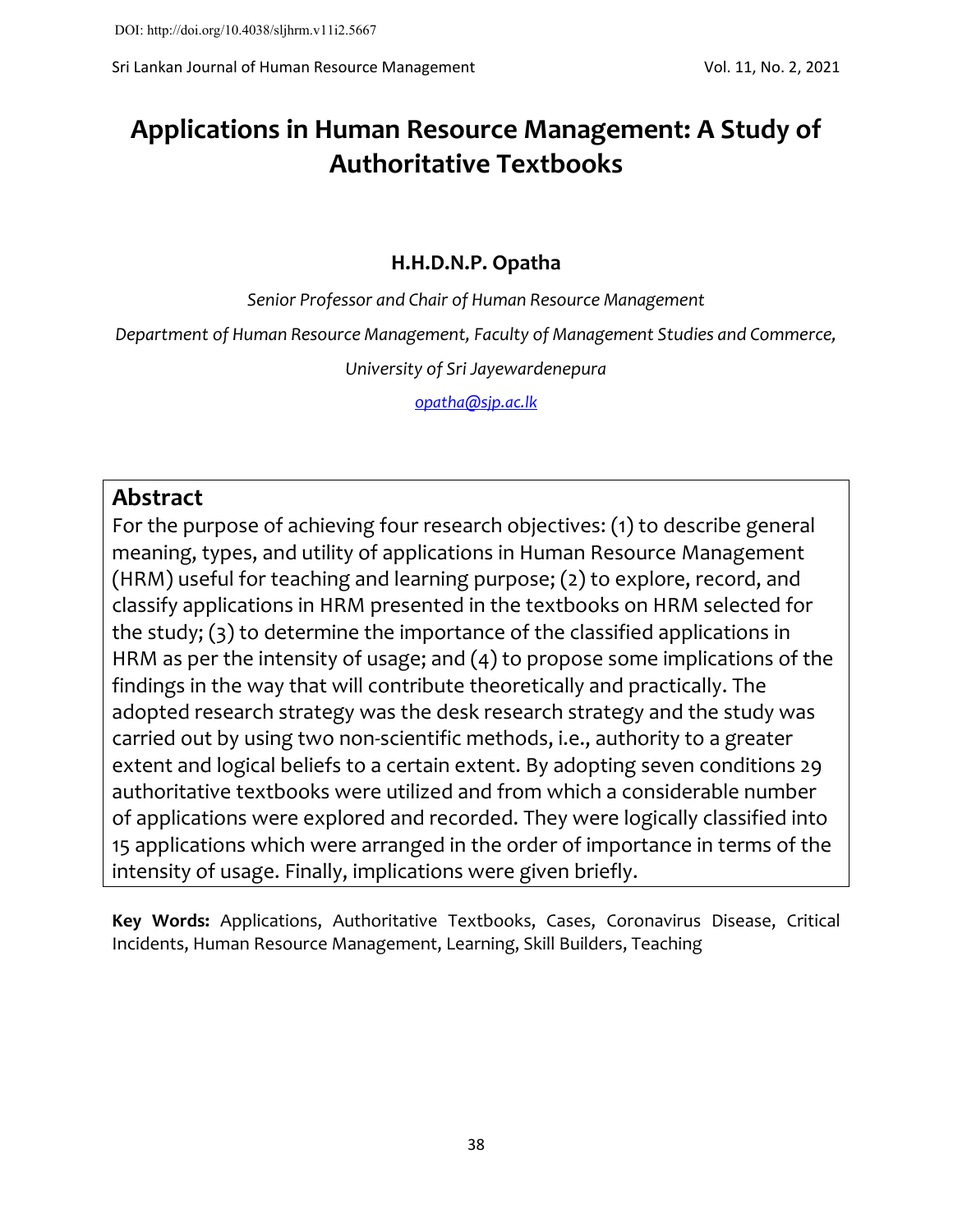#### **Introduction**

Sri Lanka is a country which has a great potential for its economic and social development, though it is still a developing country (Opatha, 2021<sup>1</sup>). A major reason for low productivity in organizations operating in Sri Lanka is bad or poor Management (Akuratiyagamage and Opatha, 2004). Quality of other functional fields of Management depends heavily on quality of HRM being practiced in the organization (Opatha, 2009). Human Resource Management (HRM) refers to the functional field of Management, Business Administration or Organizational Management which is concerned with managing employees in an organization in order to achieve organizational vision, mission, and goals. HRM refers to the policies, practices, and systems that influence employees' behaviour, attitudes, and performance according to Noe, Hollenbeck, Gerhart, and Wright (2007). The inclusive definition of HRM developed by Opatha (2021<sup>2</sup>, p. 31) is: "Basically, HRM is the adoption of certain functions and *activities for utilizing employees efficiently and effectively in an organization to achieve its goals which include satisfying the key stakeholders to the possible extent and contributing positively to the natural environment. It involves formulation, implementation, and on-going maintenance of strategies, policies, procedures, rules, practices and systems of managing employees strategically, participatorily, and sustainably.*" It has generally been observed that HRM systems and practices being followed by a considerable number of organizations in our country are at inappropriate level or at least not better.

To a great extent, or at least to a considerable extent, right HRM education results in enhancing the practice of HRM and then the practice of Organizational Management. According to empirical studies, there is a considerable number of HRM phenomena in Sri Lanka which need to be improved significantly (Iddagoda and Opatha, 2017; Iddagoda and Opatha, 2020). There is a highly felt need for right graduates in HRM to work as real HRM professionals, consultants, and catalysts (who cause to establish right HRM in industries), and in this regard right HRM education is indispensable (Opatha, 2019<sup>1</sup>). Also, every professional in any field of specialization in Business Management or in other disciplines including Engineering, Health Care and Information Systems needs to be competent in HRM to a significant extent. Hence HRM education which is concerned with gradual process by which a person gains knowledge, skills, and attitudes of managing people at work through learning is profoundly instrumental in developing people who will become HRM specialized professionals as well as those people who will become professionals in various fields in service and other industries.

In 2019<sup>2</sup> Opatha did a comprehensive study to examine the criticality of the case for teaching HRM in management education and that study revealed 13 common reasons emphasizing a very high level of importance of teaching HRM to us. These thirteen common reasons in the order of importance are: (1) Organizational success; (2) Sustainable competitive advantage and organizational improvement; (3) Every manager's vital responsibility and contribution to societal success (two reasons); (4) Enhancing professional life success; (5) Enhancing personal life success; (6) Enhancing quality of organizational life for employees, uniqueness of human resources, and contribution to the natural environment (three reasons); (7) organizational survival, other functional field dependency, and legal compliance (three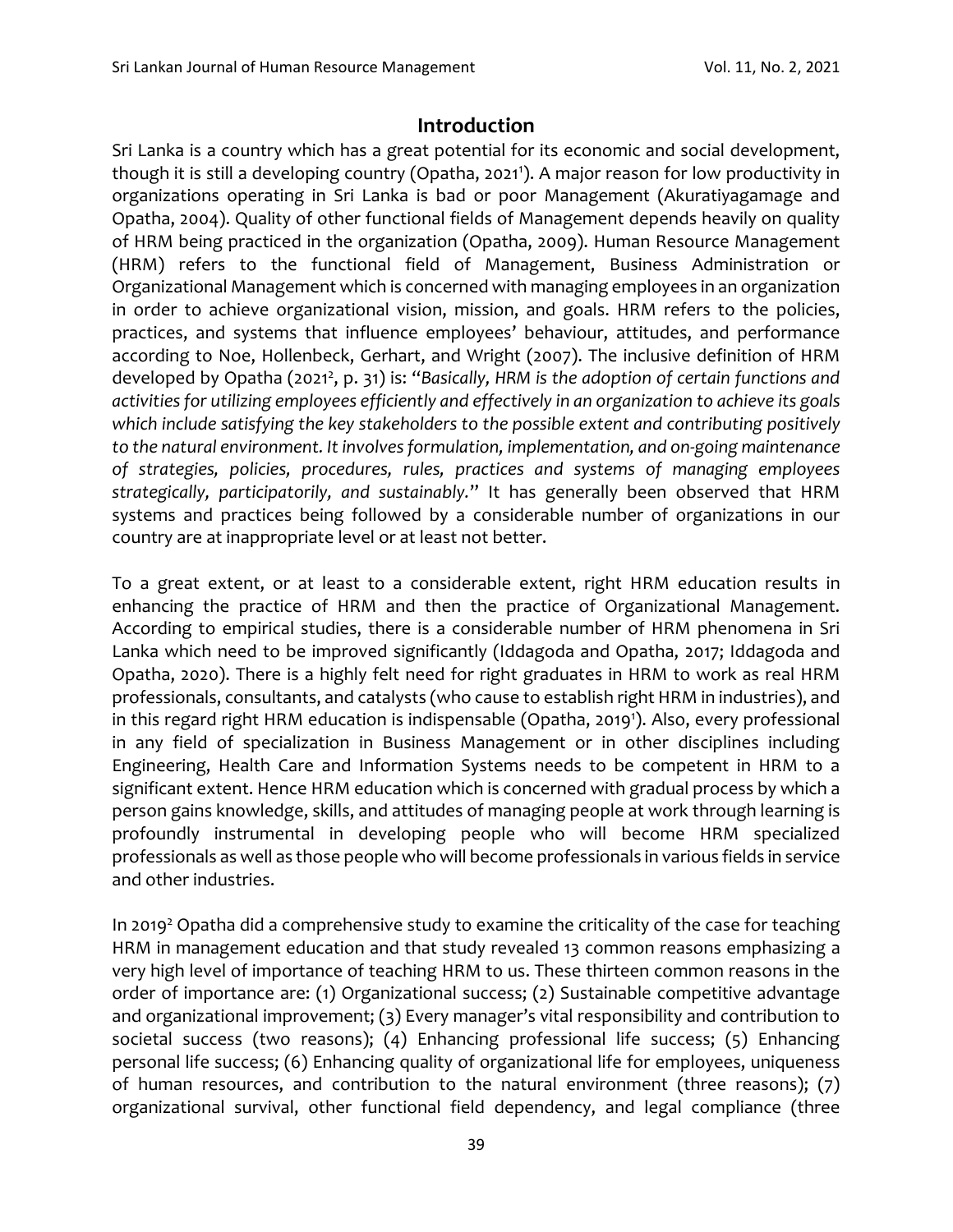reasons); and (8) HRM profession's growth (Opatha, 2019<sup>2</sup>). Certainly, HRM is an essential course for any Business Administration, Management or Management-related Bachelor's Degree and Master's Degree as well (Opatha, 2019<sup>2</sup>). Opatha (2021, p. 16) observes: "Indeed, *it is a compulsory course in most of the Degrees of Doctor of Business Administration being offered by recognized universities in Sri Lanka and abroad. It is in fact that there are Bachelor's Degrees, Master's Degrees, and Doctoral Degrees specializing in HRM. Apart from Degrees there are professional programs in HRM. Consequently, at any time of consideration there are a considerable number of students, employees, and professionals studying HRM."*

HRM is a theoretical subject as there are well established theoretical formulations, principles, and theories of managing people at work. Similarly, HRM is indeed a practical subject, hence it has an applied content. For successful teaching and learning HRM any teacher or lecturer does need theory and practice. Quality of teaching and learning the practice of HRM largely depends on the use of applications in HRM. Applications in HRM (or HRM applications) are very useful for the students as well as the teachers because of the basic reason that they give intentionally prepared practically-related exercises with regard to various aspects of HRM. Two functions of applications deriving from Glueck and Stevens (1983) are (1) to provide a series of experiences designed to help the student understand better the management of people at work, and (2) to provide materials to apply the theories and research findings in personnel or HRM. Using case studies and critical incidents in the class, and doing skill builders or exercises in the class to develop skills are two elements of a dimension called "Engaging Students in Applications" of lecturing behaviour, and increased use of engaging students in applications by the lecturer will increase the quality of lecturing behaviour, which significantly and positively impacts on student satisfaction of learning (Opatha, 2020).

There seems to be a performance gap in the HRM teaching context in Sri Lanka according to the author's formal and informal observations of actual teaching performed by some of the relevant lecturers and some grievances expressed by some HRM students to the author. This performance deficiency is not a local one but also a global one. Majority of lecturers seem to have not utilized HRM applications when delivering lectures resulting in impeding the quality and relevance of HRM education. To impart only the theory is not adequate for producing a graduate who will become a successful professional in industry. To impart the practice or influence students to apply the theory into practical situations is needed. Apart from the need of imparting the practice to students when teaching, now we are living under New Normal, and the Coronavirus Disease is attacking all the people in the world including Sri Lanka and indeed this deadly pandemic changed and has been changing the teaching and learning process. Academics have to do more compared with what they did previously, i.e., under the normalcy. They are required to do things in order to increase student engagement in learning. On the other hand, they are required to prepare the question papers or examination question papers in a different approach owing to the reason of conducting examinations through the online mode. It does seem that some academics are not sufficiently competent to prepare an examination question paper that does not have direct theoretical questions, but applicationoriented questions. When questions are direct, students will be in a position to answer them by copying from the lecture notes and learning materials. This will indeed be a detrimental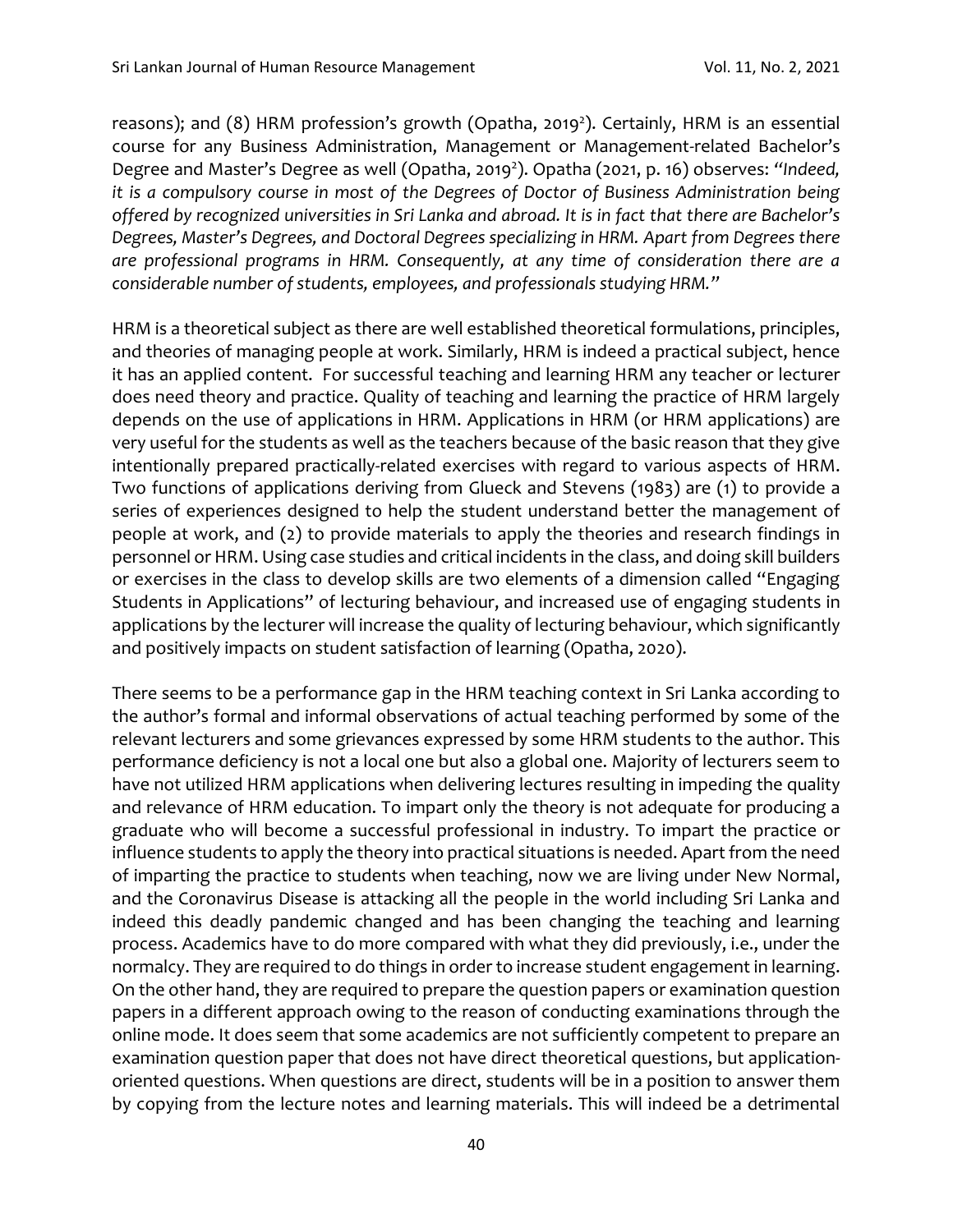state from the point of ensuring quality of academic assessment in particular and quality of the higher education in general, and the need of differentiating between genuinely high performing students and low performing students. Our experience reveals that most of the students are moderate on academic performance. Some academics seem to have been suffering from an increased degree of stress owing to lack of understanding about applications in HRM and lack of competence of assessing student academic performance through application-oriented examination question papers. From the point of HRM, there is a responsibility on the part of employer (the top management of the academic institute) too to train academics who have relevant weaknesses. Otherwise, it is possible that an academic who is in need of having such a training seriously tends to have a discontent or dissatisfaction arising from a feeling or a belief of injustice with regard to his or her employment. This is called a grievance. Grievances can arise owing to the inability of the employee to do job duties (Opatha, 1994). Hence it is good to do a systematic study to explore the types of applications in HRM available for relevant academics to learn and utilize for their teaching and evaluation purposes.

There is a theoretical gap in exploring and describing applications in HRM appearing in HRM textbooks in Asian context, perhaps globally. Further to engage in a study of this nature is interesting and scholastically curious.

#### **Objectives**

Four specific objectives were established for writing this research paper. The objectives are:

- 1. To describe general meaning, types, and utility of applications in HRM useful for teaching and learning purpose.
- 2. To explore, record, and classify applications in HRM presented in the textbooks on HRM selected for the study.
- 3. To determine the importance of the classified applications in HRM as per the intensity of usage.
- 4. To propose some implications of the findings in the way that will contribute theoretically and practically.

## **Method**

This research paper is non-traditional and non-scientific. Two non-scientific methods such as authority mainly and logical belief to a certain extent were applied to do the study on which this paper is based. Authority is a non-scientific method for the purpose of acquiring knowledge and this method involves seeking answers from experts on a specific subject (Davis and Cosenza, 1985; Nazario-Romero, 2016). The desk research strategy was used and for the purpose of achieving the first objective, the books which were exclusively written for applications in HRM were used. Indeed, such exclusive literature that was available to the author was very limited. In order to achieve the second objective, a certain number of textbooks were made use of. In selecting textbooks following conditions were applied: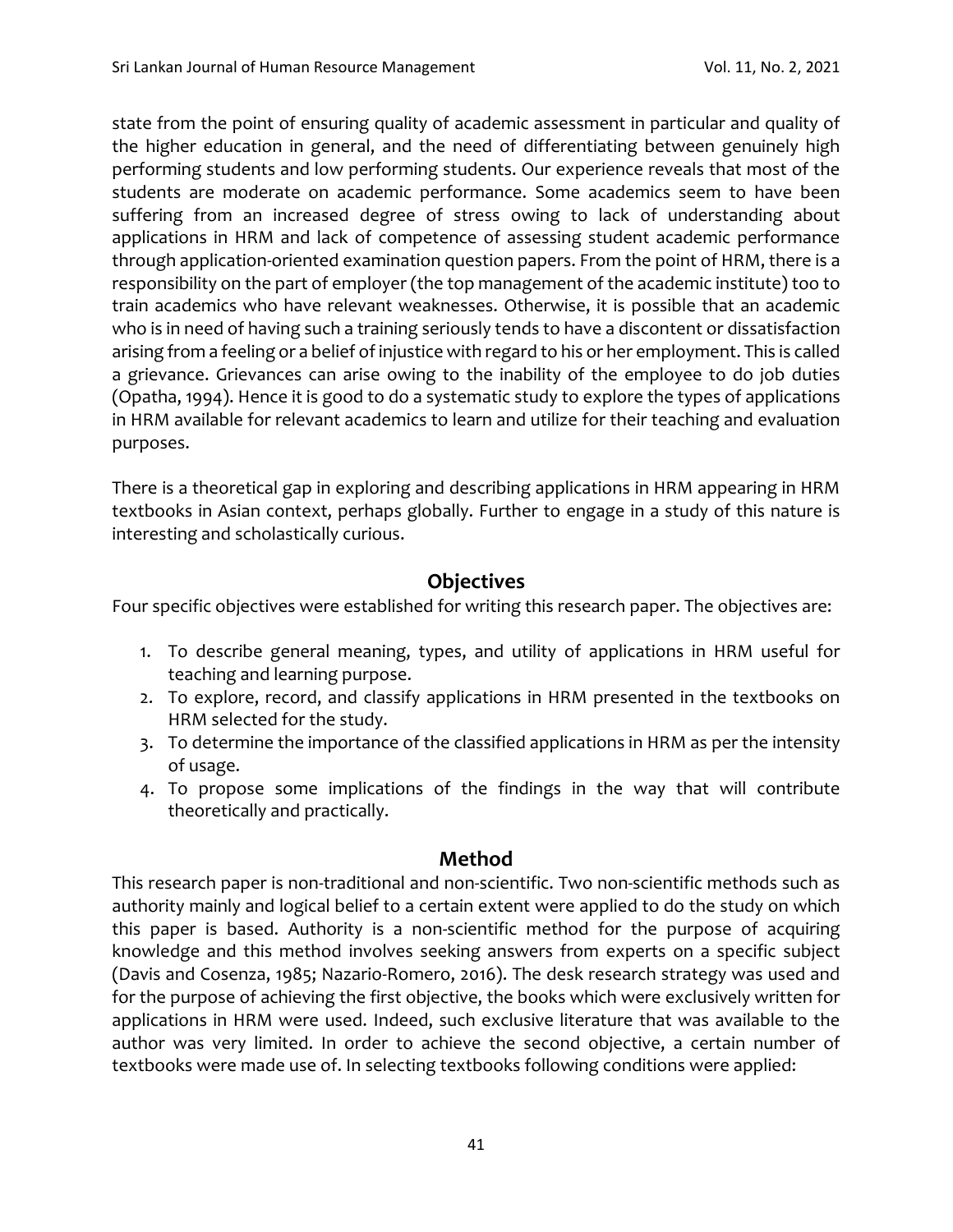- 1. Authority: Only authoritative textbooks on HRM showing a lot of theoretical and practical understanding were utilized.
- 2. Language: Only textbooks which were published in English Language were used.
- 3. Physical Availability: Only textbooks which were physically available to the author were used.
- 4. Nature: Books which were perceived as scholar books and books which were perceived as not sufficient standard works for study of HRM lacking to cover essential basics were not considered.
- 5. Generality: Only generalized ones which focus on General HRM were considered and specialized ones focusing on specialized branches of HRM such as International HRM, Strategic HRM, and Contemporary HRM, and specific functional fields of HRM such as Compensation Management and Human Resource Development were not used.
- 6. Inclusion: Only textbooks which include applications in HRM were used. In fact, there are certain textbooks physically available to the author which do not include applications.
- 7. Parsimony: In order to reduce length and rigor of the study, some textbooks physically available to the author having certain common applications were ignored.

All together 29 textbooks were useful for the study and they are given in Exhibit 1. The Exhibit shows the textbooks used for this paper with information that includes author or authors, year of publication of the textbook used, and country of publication. In order to achieve the third objective, a content analysis of the classified applications found in the 29 textbooks was performed by using the intensity of usage. Content analysis is a type of qualitative research and it focuses on an analysis of the content of a written document (Ary, Jacobs, and Razavieh, 1996). Mostly logical beliefs were utilized in order to achieve the final objective.

| No.            | Author/s                              | Year | Country of         |  |
|----------------|---------------------------------------|------|--------------------|--|
|                |                                       |      | <b>Publication</b> |  |
| 1              | Glueck                                | 1979 | <b>USA</b>         |  |
| $\overline{2}$ | Chruden and Sherman                   | 1980 | <b>USA</b>         |  |
| 3              | <b>Stone and Meltz</b>                | 1983 | Canada             |  |
| 4              | Beach                                 | 1985 | <b>USA</b>         |  |
| 5              | Schuler and Youngblood                | 1986 | <b>USA</b>         |  |
| 6              | Heneman III, Schwab, Fossum, and Dyer | 1989 | <b>USA</b>         |  |
| 7              | <b>Bernardin and Russell</b>          | 1993 | <b>USA</b>         |  |
| 8              | <b>Bratton and Gold</b>               | 1994 | <b>UK</b>          |  |
| 9              | Werther and Davis                     | 1996 | <b>USA</b>         |  |
| 10             | Harris                                | 1997 | <b>USA</b>         |  |
| 11             | Mondy, Noe, and Premeaux              | 1999 | <b>USA</b>         |  |
| 12             | Pattanayak                            | 2003 | India              |  |
| 13             | Kleiman                               | 2004 | <b>USA</b>         |  |

**Exhibit 1. Information about the Textbooks used for this Study**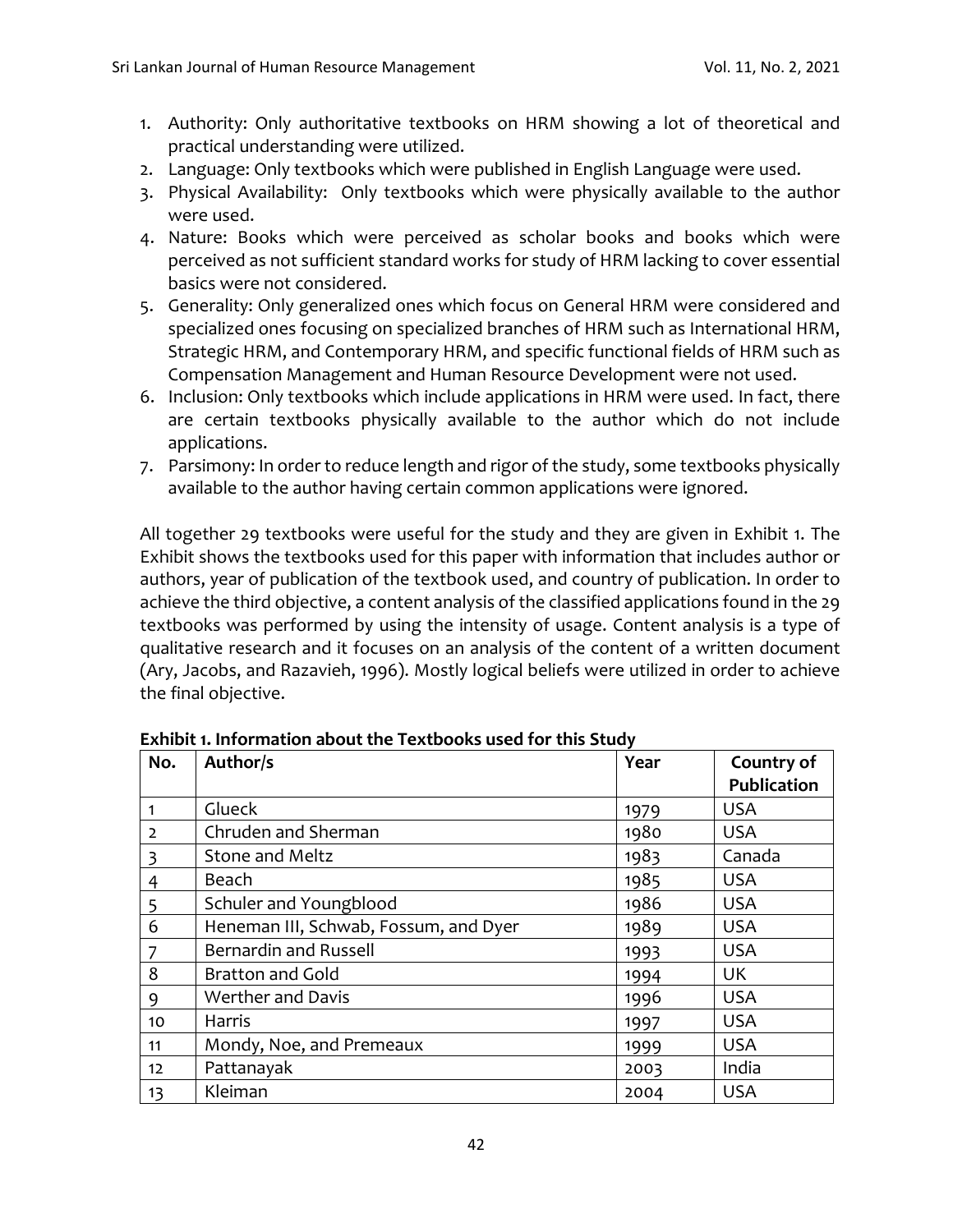| 14 | Fisher, Schoenfeldt, and Shaw             | 2006 | <b>USA</b> |
|----|-------------------------------------------|------|------------|
| 15 | Beardwell and Claydon                     | 2007 | UK         |
| 16 | Noe, Hollenbeck, Gerhart, and Wright      | 2007 | <b>USA</b> |
| 17 | <b>Byars and Rue</b>                      | 2008 | <b>USA</b> |
| 18 | DeNisi and Griffin                        | 2008 | <b>USA</b> |
| 19 | Opatha                                    | 2009 | Sri Lanka  |
| 20 | Cascio                                    | 2010 | <b>USA</b> |
| 21 | Gomez-Mejia, Balkin, and Cardy            | 2010 | <b>USA</b> |
| 22 | <b>Ivancevich</b>                         | 2010 | <b>USA</b> |
| 23 | Mathis and Jackson                        | 2010 | <b>USA</b> |
| 24 | Torrington, Hall, Taylor, and Atkinson    | 2011 | UK         |
| 25 | Schwind, Das, Wagar, Fassina, and Bulmash | 2013 | Canada     |
| 26 | <b>Stewart and Brown</b>                  | 2014 | <b>USA</b> |
| 27 | <b>Bohlander and Snell</b>                | 2017 | <b>USA</b> |
| 28 | Aswathappa                                | 2017 | India      |
| 29 | Dessler                                   | 2017 | <b>USA</b> |

## **Meaning, Types, and Utility of Applications in HRM**

Applications in HRM include student-involvement exercises to complement the traditional lecture method, and they tie the theory of HRM with a practical situation, thereby increasing the likelihood of the material being learned and understood (Kelley and Whatley, 1981). Simply applications allow learners to utilize theory into practice, and they offer opportunities for learning experience and they attempt basically to increase analytical and operational problem-solving skills (Opatha, 2003<sup>1</sup>). Nominal definition for an application in HRM is "a teaching and learning method that requires the learner to apply his or her theoretical understanding of HRM to a practical situation that relates to HRM". The basic purpose of an application in HRM is to give an opportunity to the learner to apply theory into practice and an opportunity to the teacher to teach practice supported by theory. In this context theory of HRM includes concepts, principles, policies, procedures, processes, and systems in managing people at work. Practice of HRM includes decisions and actions taken to solve actual or hypothetical problems which exist or are expected to exist in reality of managing people at work. Application in HRM involves a usage of something that is theoretical in a situation that is practical, and applications are the using of concepts, principles, policies, procedures, and theories in particular situations (Opatha, 2003<sup>1</sup>).

Powerful learning takes place when theory is put within the context of the real world (Lussier, 2000). Simply applications in HRM allow learners to utilize HRM theory into HRM practice. Glueck and Stevens (1983) mention seven types of applications in HRM. Refer to Exhibit 2 for the seven types.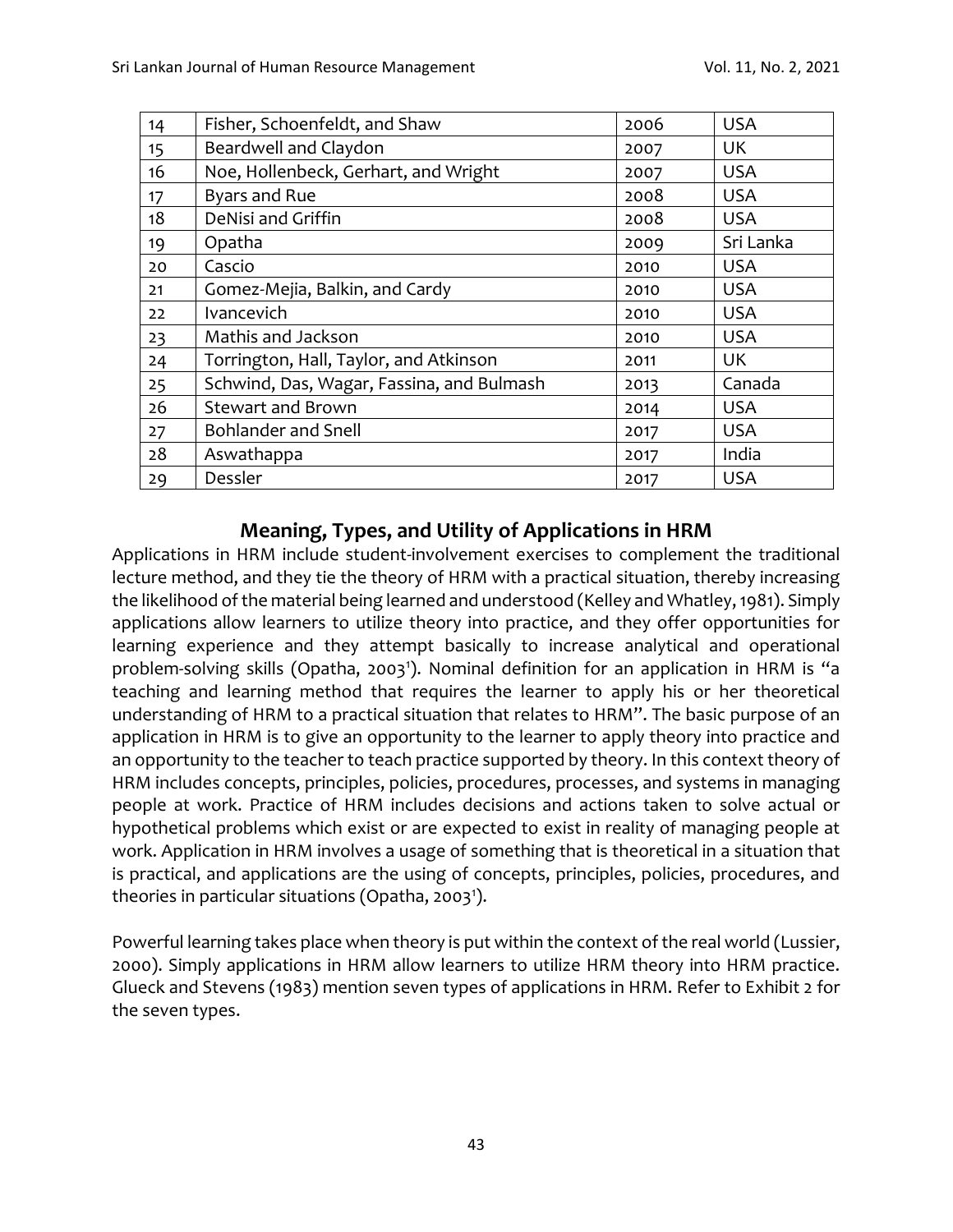| <b>Type</b>         | <b>Description</b>                                                        |
|---------------------|---------------------------------------------------------------------------|
| Cases               | The cases describe conditions which are sometimes good,                   |
|                     | sometimes bad, and frequently a mixture of both. They take place in       |
|                     | a variety of settings and are of varying lengths.                         |
| Incident cases      | Short statements of problem situations are presented. They are            |
|                     | designed to determine whether the user can ask the right questions        |
|                     | from preliminary data to adequately analyze the problem situation.        |
| Role-playing        | These applications allow participants to experience a different kind      |
| exercises           | of learning by placing themselves in the focal persons' positions.        |
| Cost-benefit        | These applications focus on assessing the value of a personnel/HRM        |
| exercises           | activity                                                                  |
| Field-experience    | These exercises require the student to do field research to               |
| exercises           | understand a problem or analyze a personnel activity.                     |
| Experiences in      | These exercises involve the student in solving a personnel problem        |
| personnel           | or responding to a questionnaire on a topical (current or recent)         |
|                     | issue.                                                                    |
| In-basket exercises | An in-basket is a series of items such as letters and telephone calls. It |
|                     | is designed to simulate the kind of material a manager such as a          |
|                     | human resource manager would receive in a workday. The student is         |
|                     | required to sort out the items which are the most pressing from           |
|                     | those which can wait a bit and will be given a time limit within which    |
|                     | he or she must complete the work.                                         |

**Exhibit 2. Seven Types of Applications**

*Source: Developed from the material by Glueck and Stevens (1983)*

It is interesting to mention here that at least there are seven types of applications in HRM which are useful for the learners of HRM and teachers of HRM. According to French, Dittrich, and Zawacki (1982) there are two major types of applications in HRM and they are cases and the incidents. They (1982, p. ix) write in the preface:

*"For the student who is not familiar with incidents and cases in the classroom, the incident is a short, easy-to-read description or a situation that typically frames a single issue or points up one particular problem. Cases, on the other hand, are longer, describe a business or organizational setting in more detail, and provide the student with more complexity as well as a broader understanding of the total problems faced by managers responsible for personnel decisions. Frequently, cases pose multiple problems that require attention and point up the interface among subsets of a more comprehensive personnel system. Because of their complexity and length, cases often require an entire class period, and on occasion more than a single period. They can serve as the basis for more detailed analysis and for the preparation of class reports or examinations."*

The above quotation is useful in the way that clearly differentiates between a case and an incident. Accordingly, a case is longer than an incident and it is more complex than an incident.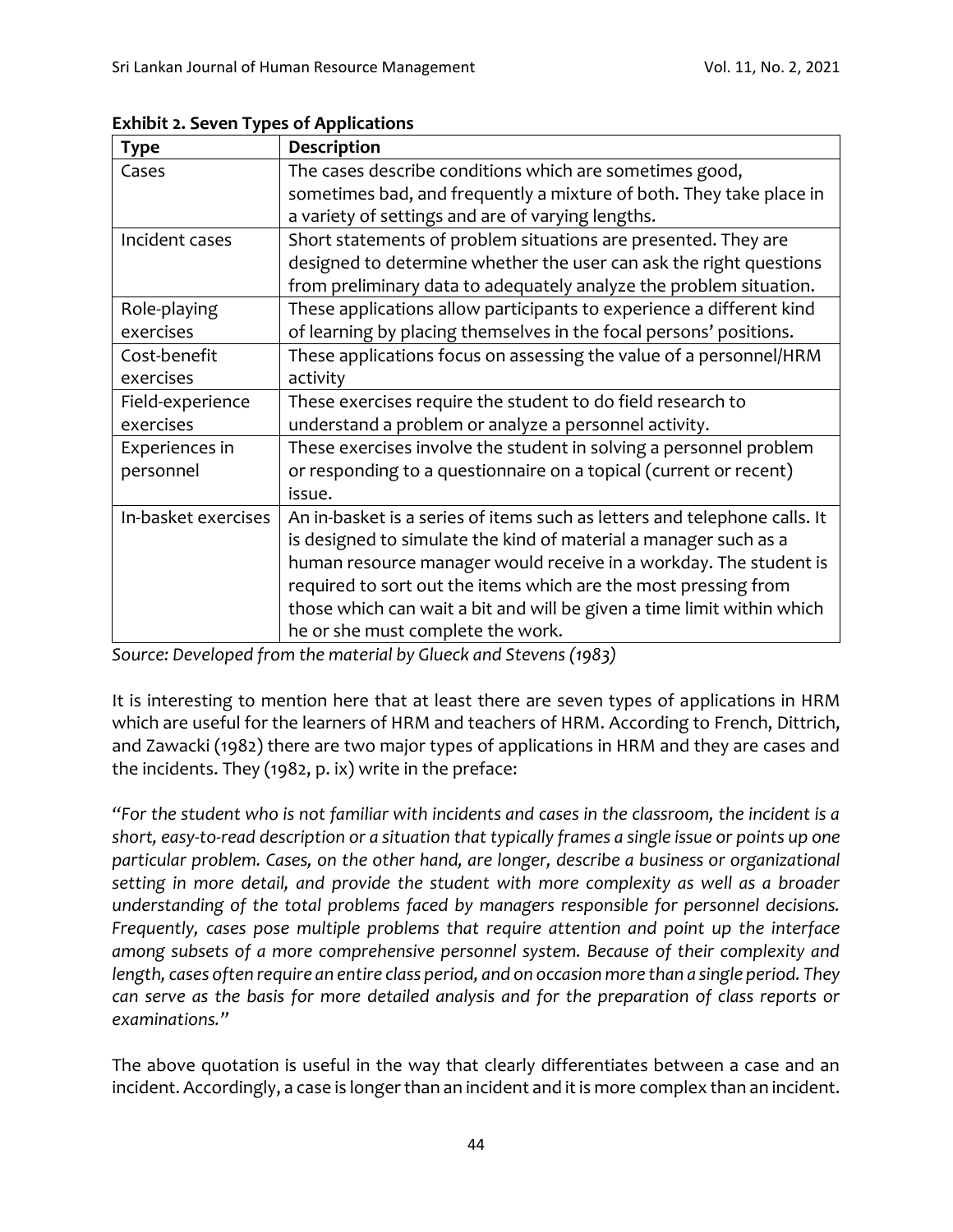Also, to analyse a case takes a longer time than an analysis of an incident takes. Further, a case has several or multiple problems to be dealt with but an incident has a single issue or one particular problem. If I use my previous relevant writing done in 2003', I presented three major types of applications. i.e., skill builders, critical incidents, and cases. Skills Builder (using the plural word for 'skill') is an alternative term for Skill Builder. Refer to Exhibit 3 for a set of description of the three types of applications.

| <b>Type</b>    | <b>Description</b>                                                          |
|----------------|-----------------------------------------------------------------------------|
| Skill builders | A skill builder is an assignment that aims at allowing the student to       |
|                | develop a certain skill or certain skills rather than knowledge. Skill      |
|                | builders can be used to develop specific thinking skills or specific        |
|                | technical skills in HRM. They can be used on the spot in the class or as    |
|                | homework. A skill builder gives a practical exercise that requires the      |
|                | student to prepare a form, a questionnaire, a resolution, a report, or a    |
|                | program/scheme which can be used in reality.                                |
| Critical       | A critical incident is a short description of an important event that       |
| incidents      | involves at least a problem which needs to be solved. However, some         |
|                | critical incidents might involve two or three particular problems needing   |
|                | to be solved. The critical incident method links the teaching in the class  |
|                | room with real situations or likely real situations.                        |
| Cases          | A case is a record of an organizational issue that has been faced or may    |
|                | be faced by the management of an organization. A case sets out              |
|                | problems to be solved by the learner who will be able to apply              |
|                | fundamentals to a practical situation in an organization, develop skills in |
|                | making correct decisions, and support decisions with appropriate and        |
|                | acceptable analysis and justification.                                      |

| <b>Exhibit 3. Three Types of Applications</b> |  |  |
|-----------------------------------------------|--|--|
|-----------------------------------------------|--|--|

*Source: Based on the material by Opatha (2003<sup>1</sup> )*

Why are applications in HRM? Basically, there are three objectives of any type of teaching and learning, i.e., (1) Knowledge imparting, (2) Skills development, and (3) Attitudes formation. Applications in HRM become essential for mainly developing HRM skills within the students. The utility or usefulness of applications in HRM is worthy of specifically mentioning here by using some relevant literature. According to Nkomo, Fottler, and McAfee (2000) applications in HRM allow the student to experience a different kind of learning, i.e., learning by doing. They (2000, p. xiii) write: "*They are intended to give you an opportunity to actively experience the reality and complexity of the issues facing practicing managers and human resource executives. While other disciplines like physical sciences allow you to test theories in a laboratory, performing a case analysis allows you to apply human resource management theories to specific organizational problems.*"

Accordingly, applications in HRM allow the student to apply HRM theories to specific organizational problematic situations. Exhibit 4 presents the usefulness of applications in HRM specifically.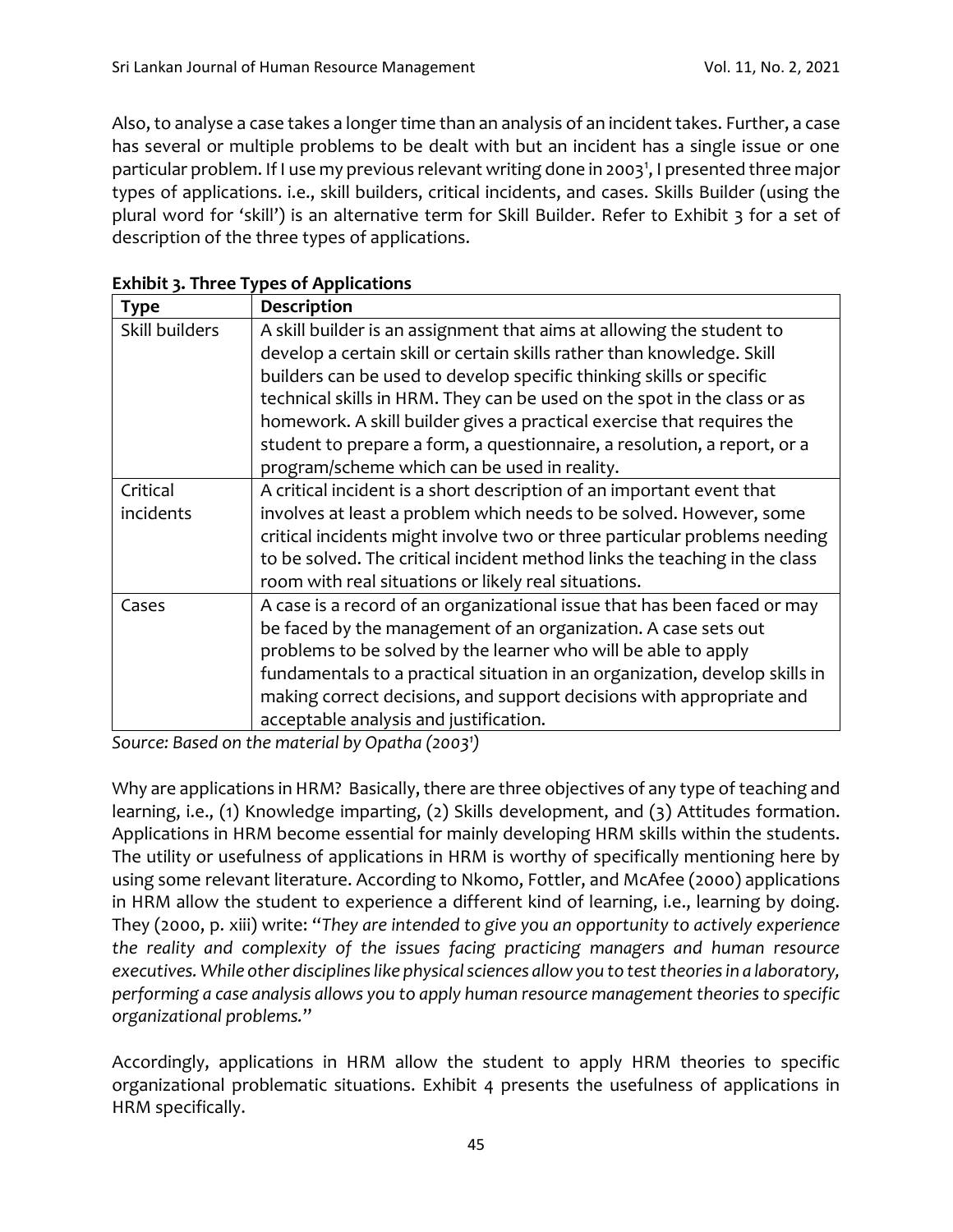| <b>Number</b>  | <b>Specific Purpose</b>                                                         |
|----------------|---------------------------------------------------------------------------------|
|                | To create ability within the learner to apply concepts, principles, policies,   |
|                | procedures, rules, and theories of HRM to a real-life situation in an           |
|                | organization.                                                                   |
| $\overline{2}$ | To assist the learner to develop decision-making skills in relation to HRM.     |
| 3              | To improve the learner's ability to support HRM decisions made to solve         |
|                | problems with appropriate, adequate, and acceptable justifications.             |
| 4              | To improve both oral and written capability of communicating ideas, facts etc   |
|                | within the learner.                                                             |
| 5              | To encourage the learner to recommend steps to evade similar cases and          |
|                | incidents.                                                                      |
| 6              | To allow the learner to gather wide experience within a relatively shorter time |
|                | without undergoing the real experience with regard to various aspects of HRM.   |
| 7              | To develop potential within the learner to face practical situations in future  |
|                | which are similar to the situations in the applications in HRM.                 |
| 8              | To develop the learner's interpersonal skills and different perceptual skills   |
|                | through group discussions.                                                      |

**Exhibit 4. The Usefulness of Applications in HRM**

*Source: Adapted from Opatha (2000) and Opatha (2003<sup>1</sup> )*

## **Exploration, Recording, and Classification of Applications in HRM**

It was observed that applications in HRM have been presented by various authors who wrote recognized textbooks of HRM. Having explored the contents of various textbooks of HRM I found certain types of applications in HRM. First, I will introduce the source, and then present the applications. Then I will classify them. I should specifically mention here, in this study, that I have no intention of doing a critical examination of the applications. I give due respect to all the relevant authors, and I use only the descriptive approach, neither critical nor prescriptive approach. Further I use mostly the simple present tense when recording applications.

The first textbook I used for this study is a textbook titled *Foundations of Personnel* written by Glueck (1979), who was a classic authority and a USA Professor in Personnel/HRM. The textbook has 19 chapters and each chapter is held together by a case. It is interesting to note that the case is introduced early in the chapter, added to during the chapter, and concluded at the end of chapter. In addition to the cases given in the chapters, after the last chapter numbered 19 which is about Evaluation of the personnel function and the future of personnel 14 cases are presented. It is possible to classify the cases as *Throughout Chapter Cases* and *End Cases*.

The second textbook used for the study was written by Chruden and Sherman (1980) and its title was *Personnel Management*: *The Utilization of Human Resources*. This textbook has 21 chapters and at the end of each chapter one problem or two problems are presented in order to give the student an opportunity to apply what is learned. An examination was done with regard to some problems and it resulted in deciding that most of these problems are indeed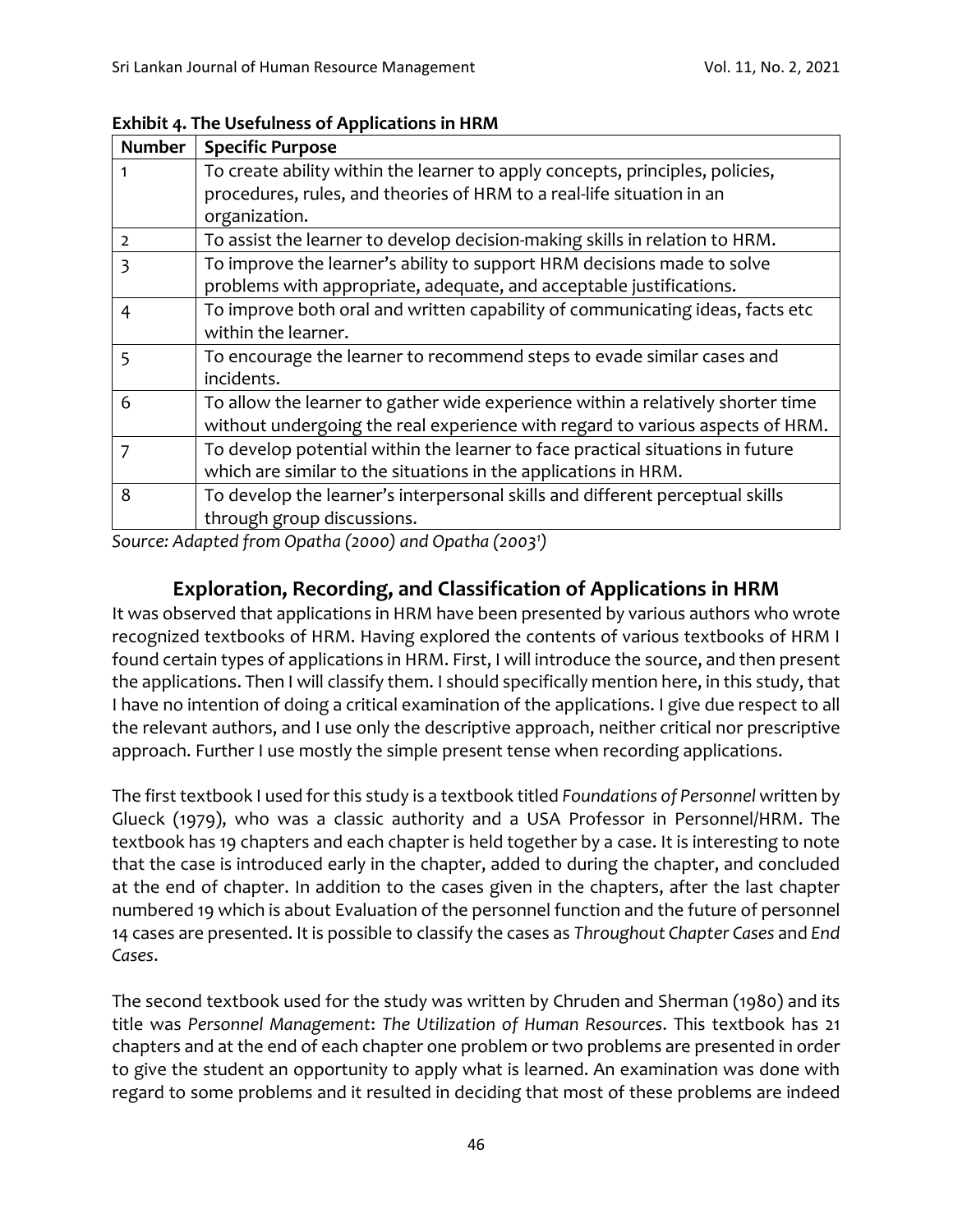cases though they have been named as problems. At the end (after the last chapter numbered 21) there are fourteen cases presented. I classify the problems presented in each chapter as *Chapter End Cases* and the 14 cases presented after the chapters as End Cases.

The third textbook utilized for the study was written by Stone and Meltz (1983) and their textbook was titled as *Personnel Management in Canada.* The textbook has 16 chapters and at the end of each chapter there are *Project Ideas* presented. Project ideas stimulate student interest in personnel-related issues in a "real-world" context according to the authors. At the beginning of some chapters there are practical real-life scenarios though some chapters do not have such scenarios at the beginning. These scenarios include real-world experiences of some actual personnel. They are not lengthy. The authors, after presenting the scenario discuss it briefly and link it to the text of the chapter. I classify these scenarios as *Vignettes*.

A textbook titled *Personnel* written by Beach was the fourth textbook utilized for this study and this textbook's publication year is 1985. The textbook has 27 chapters and most of the chapters have cases at the end of the chapter. The author used the term *case problems* for cases. Three chapters have a type of applications for which the author called *exercise*. I classify these exercises as *Skill Builders* or *Skill Building Exercises*. Eight chapters do not have applications.

Schuler and Youngblood wrote a textbook that has the title *Effective Personnel Management* which was published in 1986. This textbook was the fifth textbook used for this study. They wrote 19 chapters which have chapter end cases. According to the authors, two features, i.e., Personnel in the News, and Personnel in Action are presented. The feature of Personnel in the News shows how personnel or HRM functions and activities are actually carried out by actual organizations. It is placed at the start of each chapter. The feature of Personnel in Action illustrates how personnel or HRM activities are actually implemented in organizations and provides information on current laws and court decisions. This feature appears between the start and the end of each chapter. Sources such as Fortune, Personnel Administration, Personnel Journal, Fair Employment Practices, Bulletin to Management, The Wall Street Journal, Business Week, and The New York Times were used to develop these accounts of actual practices. As both features show how HRM functions and activities are actually carried out by some actual organizations, I consider both features as one special type of applications in HRM, not seen in the above textbooks. It is possible to label this special type of applications as *Practical Illustrations*. A practical illustration exemplifies an actual practice of HRM in an actual organization.

The sixth textbook used for this study is a textbook with the title *Personnel/Human Resource Management* published in 1989 and it was written by four authors namely Heneman 111, Schwab, Fossum, and Dyer. The textbook has 20 chapters. It is possible to observe two types of applications in HRM in this textbook and they are illustrations and cases. An illustration shows how a certain aspect of HRM is being carried out in an actual organizational setting. The cases (in fact there are five cases) are presented at the end of a part, not at the end of a chapter. Generally, a part consists of several chapters. The textbook has nine parts and at the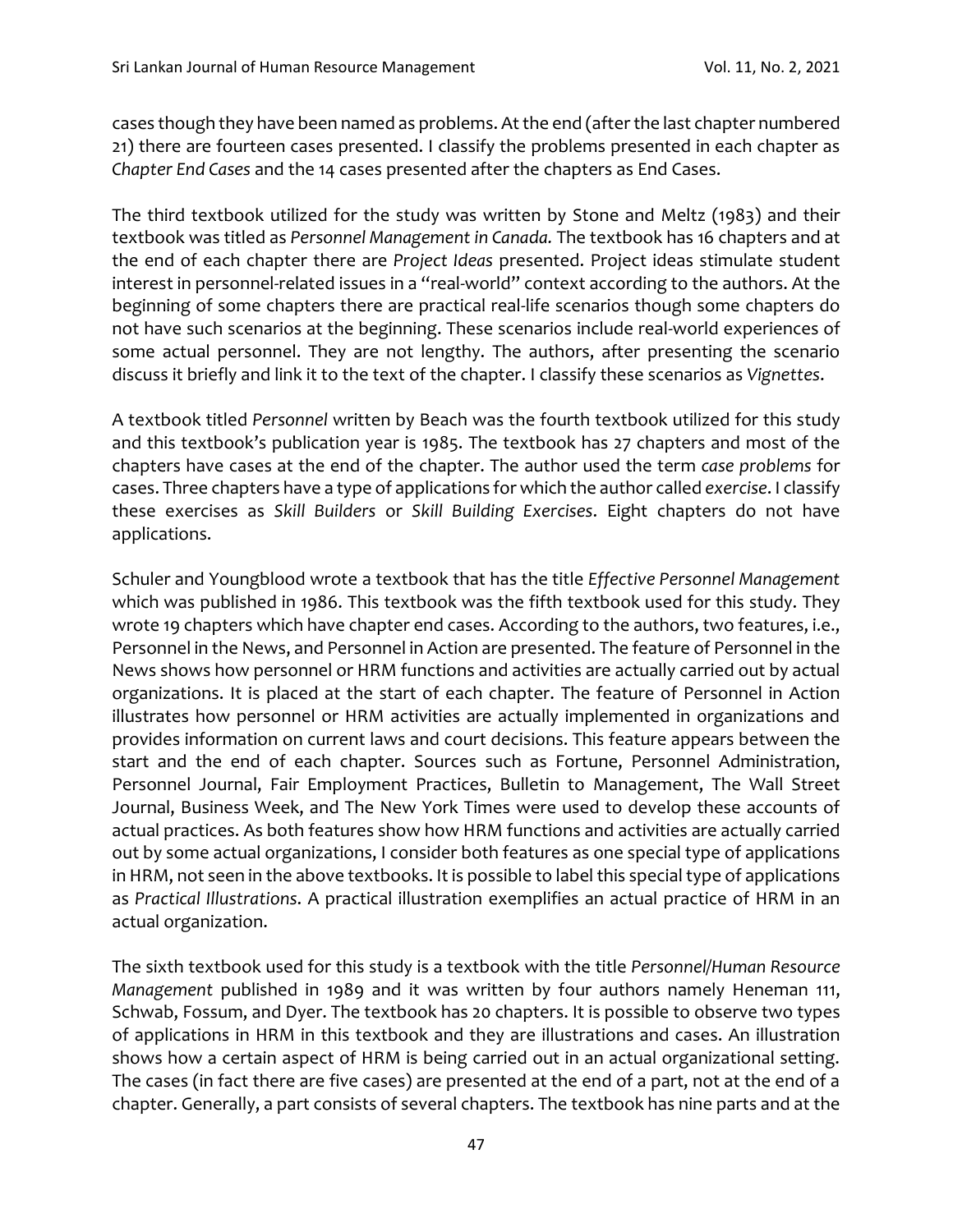end of five parts cases are presented. Cases are lengthy and I classify them by giving a label *Part End Cases*.

Bernadin and Russell (1993) developed a textbook titled *Human Resource Management: An Experiential Approach* which was the seventh textbook used for the study. This textbook has 16 chapters and three appendixes. As far as applications in HRM are concerned there is something called by the authors as Experiential Exercises. Each chapter has at least two exercises at the end and in fact most of the chapters have three exercises. The exercises were designed to enhance some or all of the critical personal competencies in the context of HRM subject matter and they facilitate greater learning through class interaction and projects according to the authors. My observation of these exercises reveals that they are indeed skill builders, and each exercise includes an individual analysis that has to be done by each student independently, and a group analysis that has to be done by a group of students in the class (about six). Group interaction and consensus building happen with regard to each exercise. I categorize these exercises under the type Skill Builders.

As the eighth book for this study a UK one was utilized. Bratton and Gold (1994) are two UK authors and they developed a textbook with the title *Human Resource Management: Theory and Practice*. The textbook contains 12 chapters and at the end of each chapter a case called Chapter Case is presented. According to the authors chapter case is a pedagogical feature that helps the learning process. Another pedagogical feature in the book is 'HRM in Practice' Boxes. A 'HRM in Practice' Box is indeed a type of applications and it helps illustrate current developments or practices in HRM. I classify these boxes as Practical Illustrations.

Werther and Davis (1996) wrote a classic textbook (their first edition in 1981) titled *Human Resources and Personnel Management* which I examined as the nineth textbook for this study. 19 chapters are in the content of the book and at each chapter's end Chapter Incidents are presented. These incidents are classroom-tested incidents which emphasize the application of chapter concepts to specific questions according to the authors. The chapter incidents are considered as a key pedagogical feature. These are classified as *Critical Incidents*. Another key pedagogical feature of the book is Real-Life Examples and more than 200 examples are in the textbook. The authors mention that these examples demonstrate and reinforce the relevancy of key ideas and practices while increasing reader interest and retention of learning. My careful observation suggests me to classify them as Vignettes.

A textbook that carries *Human Resource Management: A Practical Approach* as the title written by Harris (1997) was the tenth textbook. This textbook is indeed a practice-oriented textbook and hence it is more practical. It has 16 chapters and each chapter has an opening case (that gives a real-life HR situation providing a context for the core concepts discussed in the chapter and raising questions relevant to the chapter's topic), an end-of-chapter experiential exercise (that gives an opportunity to the student/reader to apply the concepts learnt and to develop his or her critical thinking skills), and boxed materials. Opening cases are classified as *Opening Chapter Cases*. Boxed materials are unique features of the textbook and they are of three types, i.e., (1) Intercultural Issues in HRM (these boxes highlight intercultural and diversity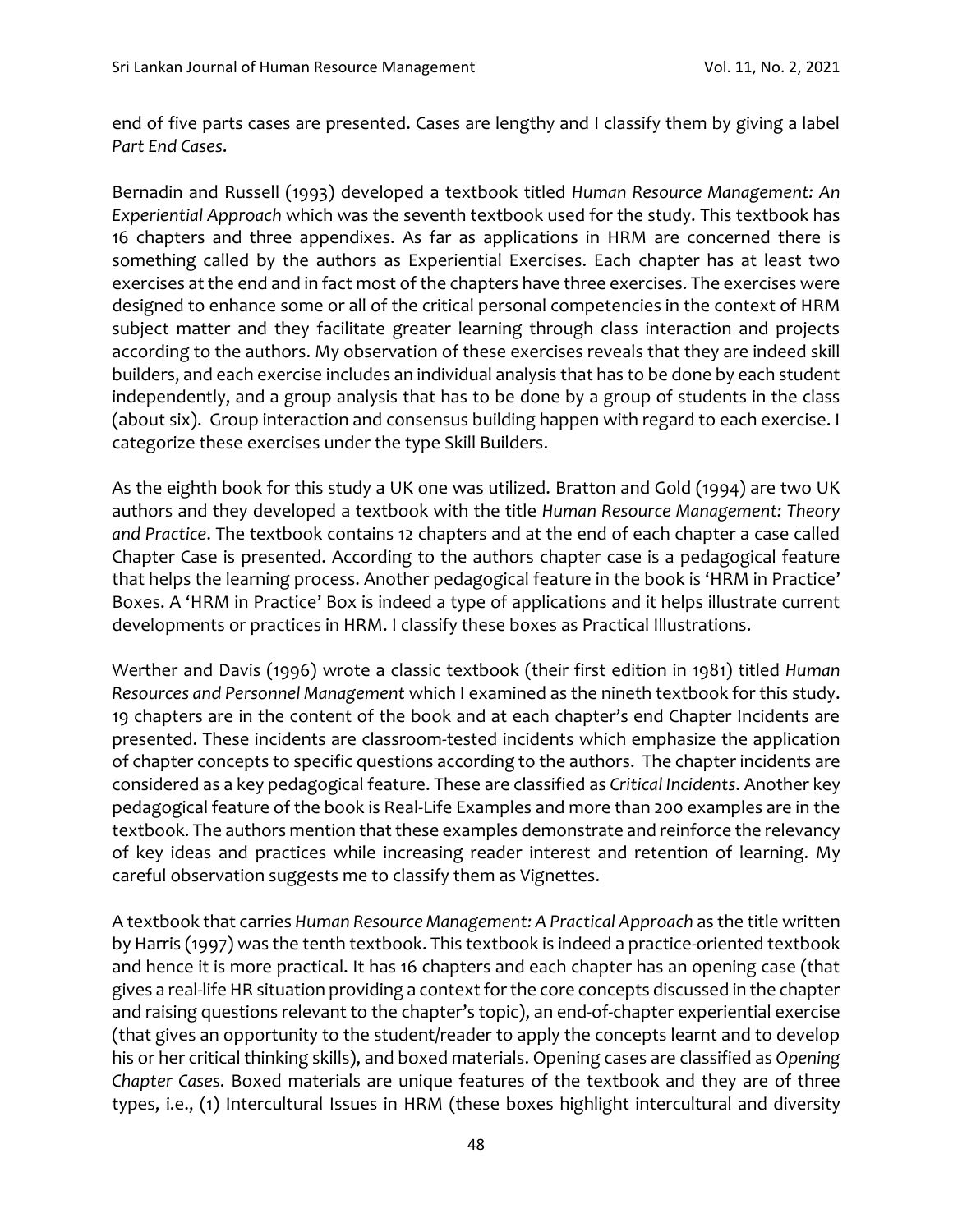concerns and give international comparisons too); (2) Tales From the Trenches (these boxes present actual stories from the work world of human resources and management in general); and (3) Your Turn (these boxes give the student a change to evaluate how he or she would manage a situation or complete a task) (adapted from Harris, 1997). I classify these boxes under a label named *Special Applications*.

The eleventh textbook is a textbook that has the title *Human Resource Management* which was written by three USA authors, namely Mondy, Noe, and Premeaux (1999). The book's content includes 17 chapters in each of which two HRM Incidents are presented. These two incidents are presented at the end of each chapter. Also, an exercise called "Developing HRM Skills: An Experiential Exercise" is presented at the end of each chapter, and these exercises require the students to participate in the classes and group involvement. A caselet which is a short case study is presented at the beginning of each chapter and it sets the tone for a discussion of the major topics included in the chapter. Another type of applications is a brief exercise that is called by the authors as 'HRM in Action". This exercise requires the student to make decisions with regard to real-world situations that could occur in the business world. These exercises are presented in the body of each chapter.

The next textbook numbered 12 is an Indian textbook written by Pattanayak (2003) and his textbook has the title *Human Resource Management*. There are 26 chapters and except three chapters (1, 3, and 4) all other chapters have an application called HRM Focus. This is an illustration of a practical HRM situation. After the chapters, under Part Seven, 13 cases of Indian organizations are presented.

The textbook numbered 13 for this study is a book written by Kleiman (2004) and its title is *Human Resource Management: A Managerial Tool for Competitive Advantage*. 15 chapters are available in the book and each chapter (except Chapters 1 and 15) contains one or more experiential exercises and one or two cases which relate to the concepts discussed in the chapter. Another type of applications is a Box Feature called by the author as "On the road to Competitive Advantage". Each chapter has at least two boxes which provide examples of how actual companies have used HRM practices for gaining a competitive advantage. I classify these boxed materials as Special Applications.

The textbook written by Fisher, Schoenfeldt, and Shaw (2006) carrying the title *Human Resource Management* was the textbook numbered 14 for the study. The book contains 19 chapters and each chapter opens with an HR Challenge vignette which is a brief scenario that stimulates the student's interest to learn. Also, each chapter has end-of-chapter cases and exercises. In fact, the number of exercises for each chapter is at least two.

A UK textbook written by Beardwell and Claydon (2007) was examined for the study as the fifteenth one. The title of the textbook is *Human Resource Management: A Contemporary Approach*. The book is an edited one with 17 chapters contributed by different authors. At the end of each chapter at least one case study is given. In case of some chapters there are two case studies. The book has five parts and each part ends with a case study numbering five case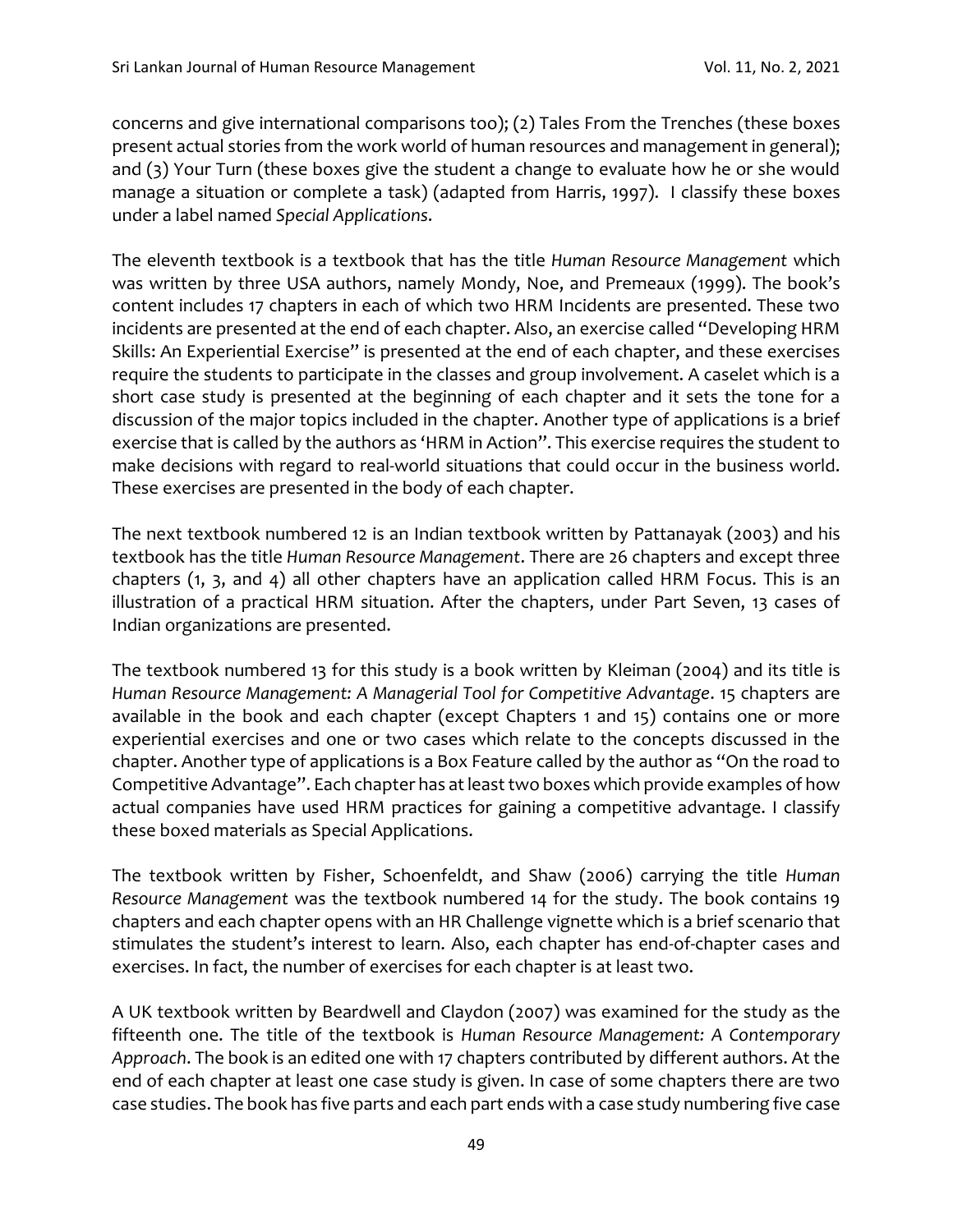studies which I label as Part End Cases. The book has another type of applications called Boxes which are presented in most of the chapters. A Box in the book contains a business example by attempting to put theory into practice. I classify these boxes as Practical Illustrations.

The sixteenth textbook is the one written by Noe, Hollenbeck, Gerhart, and Wright (2007) and its title is *Human Resource Management.* The textbook contains 16 chapters and at the end of each chapter there are two types of cases, i.e., BusinessWeek Case and Final Case. Also, there are four types of Boxes in each chapter which can be considered as applications in HRM. They are: (1) BEST PRACTICES (these boxes give specific company examples of what is working well in HRM); (2) HR HOW TO (these boxes discuss steps for creating HRM programs and include examples of how companies have tackled challenges); (3) e-HRM (these boxes emphasize the increasing use of technology in HRM today and how it is challenging the things are getting done by using real examples); and (4) DID YOU KNOW? (these boxes provide a snapshot of interesting statistics drawing from company studies related to chapter topics). I classify these boxes as Special Applications.

Byars and Rue (2008)'s textbook titled *Human Resource Management* was the textbook numbered 17. The book has 19 chapters and at the end of each chapter two Incidents are presented while presenting at least one exercise. In each chapter multiple "HRM in Action" boxes are included in order to provide current examples of how actual organizations apply various concepts discussed in the chapter. As Practical Illustrations these boxes are classified.

A textbook with the title *Human Resource Management* written by DeNisi and Griffin (2008) is the next one. This book contains 14 chapters and 2 appendixes. It can be observed that in every chapter four types of applications are presented and they are: (1) Opening Case (this highlights a well-known company or manager, or a recent event, issue, or trend that illustrates a major point or theme in the chapter); (2) Closing Case (this provides questions to guide discussion and application of the chapter's theories); (3) Building HR Management Skills Exercise (this requires the students to apply the information given in the chapter to a specific HRM problem); and (4) HR Internet Exercise (this encourages the students to do website investigation to see how organizations are really approaching issues discussed in the chapter) (adapting from DeNisi and Griffin, 2008). These exercises are classified as Special Applications.

As the textbook numbered 19 the book written by Opatha (2009), the author of this nonconventional research paper was utilized. 21 chapters are in the textbooks and in fact the chapters are comprehensive in order to give concepts, principles, processes, theoretical formulations, and examples. Cases, critical incidents, and skill builders are presented in every chapter. Each chapter (except chapters 12 and 16) includes a case which is a Chapter End Case. Chapter 12 and chapter 16 have 5 cases and 2 cases respectively. Each chapter has at least one critical incident even though some chapters have more than one. Similarly, each chapter includes at least one skill builder though many chapters include more than one.

Cascio (2010) wrote a textbook titled *Managing Human Resources* and this book was the next one examined for the study. 16 chapters are in the book. At the end of each chapter there is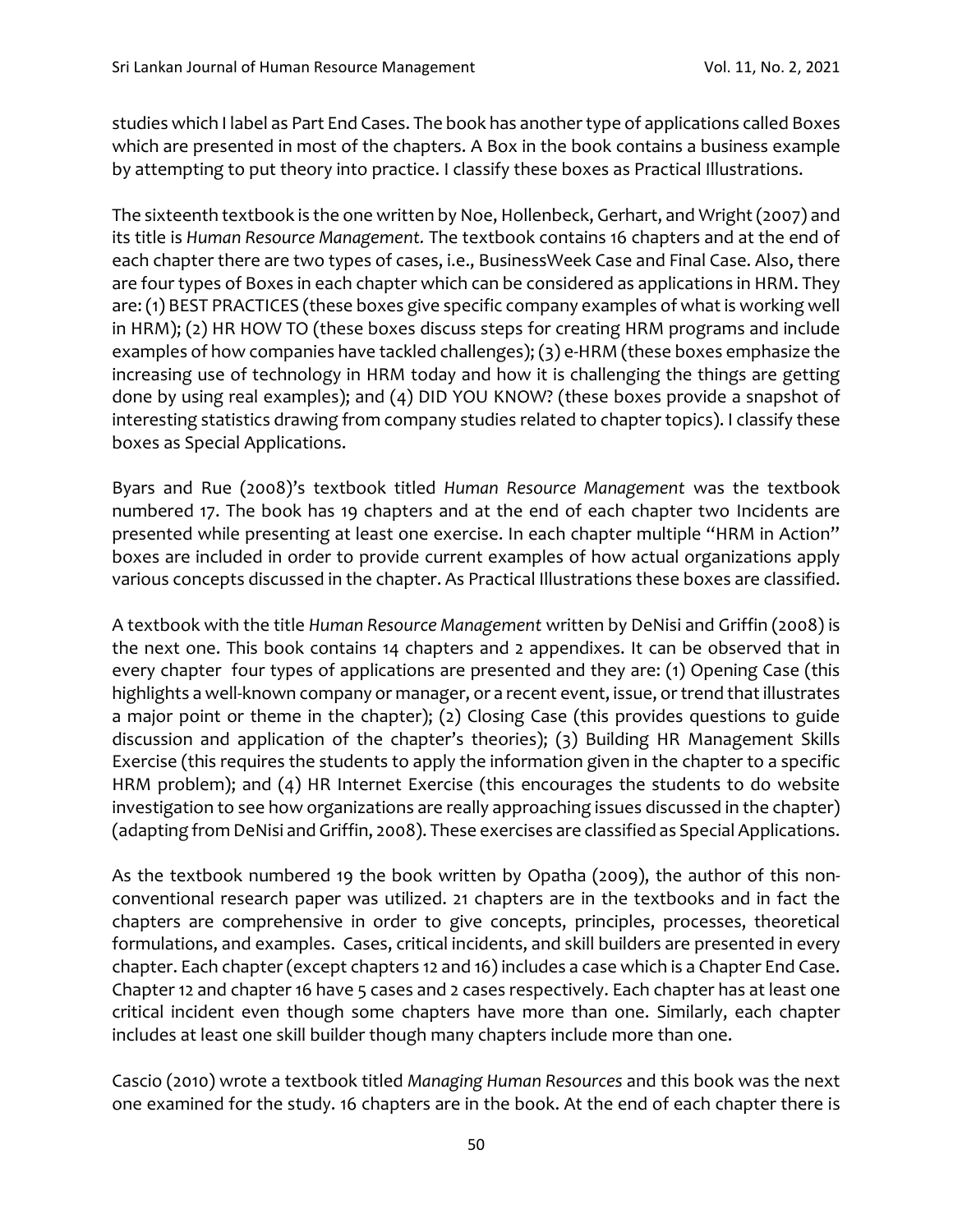something called by the author as Applying Your Knowledge. An examination of this part reveals that there are two types of applications used, i.e., cases and exercises. Most of the chapters have cases. Chapters numbered 7, 10, 13, and 16 have exercises instead of cases. One special feature I observed in this textbook from the point of applications in HRM is an opening vignette presented in each chapter. According to the author it is a *Split Sequential Vignette* illustrating "HRM in Action". Events in this opening vignette are designed to sensitize the reader to the subject matter of the chapter, and the events lead to a climax, but then the vignette stops like a two-part television drama by asking the reader to predict what will happen next and anticipate alternative courses of action (adapting from Cascio, 2010). This vignette appears again near the end of the chapter. The opening vignette continues and it allows the reader to compare the predictions made by him or her with what actually happened. This is indeed interesting.

The next textbook was written by Gomez-Mejia, Balkin, and Cardy (2010) and it was titled *Managing Human Resources.* The book includes 17 chapters and each chapter has four types of cases at its end. In authors' labels they are (1) Emerging Trends Case (this illustrates an HRrelated issue that is likely to require increased attention in the future); (2) Customer-driven HR Case (this illustrates how HRM can add value to an organization by taking a customer-oriented perspective); (3) Ethics Case (this illustrates how HRM can involve tough, real-life choices with regard to the 'right' actions which are to be decided); and (4) Global Case (this focuses on HR practices in different countries). It is possible to classify these cases as *Special Chapter End Cases*.

Ivancevich (2010) is the author of the book titled *Human Resource Management* that contains 17 chapters. At the end of each chapter at least one application case and one exercise are presented.

Mathis and Jackson (2011) in their textbook titled *Human Resource Management* wrote 16 chapters and each chapter presents at its end (1) "HR Experiential Problem Solving" exercise; (2) Case of a real-life HR problem or situation; and (3) two additional "Supplemental Cases" available on the text website briefly describing typical HR problems faced in organizations. At the beginning of each chapter there is a special feature called by authors as "HR Headline" which contains a concise example of a contemporary HRM problem, situation, or practice to illustrate some matters discussed in the chapter. I classify this feature as Practical Illustration. Further there are special features appearing in most of the chapters in terms of boxes which can be considered as Special Applications. They include (1) HR Best Practices (these boxes highlight effective HRM in real-world companies); (2) HR Online (these boxes give examples of e-aspects of HRM); and (3) HR Perspective (these boxes give examples of specific HR issues and ethic concerns).

A textbook on HRM with the title *Human Resource Management* was written by Torrington, Hall, Taylor, and Atkinson (2011) who are British academics. The book includes 30 chapters and each of which presents a special feature called by the authors as Window On Practice that provides a topical illustration of HRM in practice. I classify this application as Practical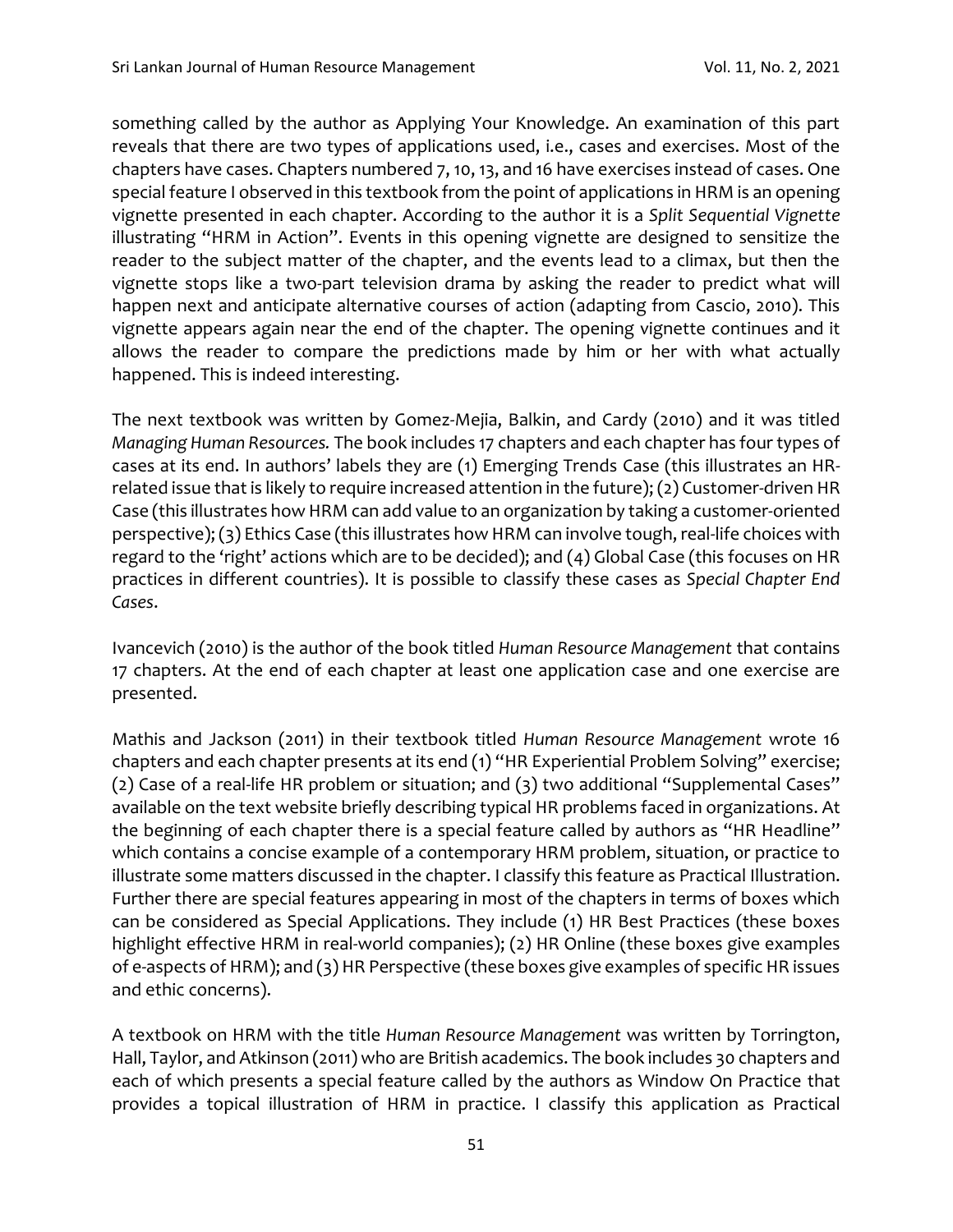illustration. The book has 8 parts and at the end of each part a case study problem is presented.

Schwind, Das, Wagar, Fassina, and Bulmash (2013), who are Canadian authors, present 14 chapters in their book titled *Canadian Human Resource Management*. Each chapter presents two cases and at least an incident. Some chapters present more than one incident. According to the authors, the incident is a short case that usually does not require the student to do an extensive analytical work but a case is more compressive and tests the student's thorough understanding of concepts and their impact on an organization. Many chapters include exercises also. According to the authors, exercises are usually conducted under the supervision of an instructor, however they can be used as a group exercise outside the classroom.

Two US authors namely Stewart and Brown (2014) wrote a special textbook carrying the title as *Human Resource Management: Linking Strategy to Practice* and it has 14 chapters and each of which has three major types of applications in HRM at its end. They include: (1) Example Case (this application illustrates how a specific company implements the HRM theory discussed in the chapter); (2) Discussion Case (this application provides background information about a fictional company and requires the student to respond to the questions asked at the end); (3) Experiential Exercise (this application requires the student to complete an activity by using online information about the topic discussed in the chapter); and (4) Interactive Experiential Exercise (this application provides a link to the companion website and requires the students to engage in a role-play). Further the textbook includes three features in each chapter which can be classified as Special Applications. In the authors' words they are (1) A Manager's Perspective (this gives a real-life scenario that describes a decision faced by an individual, manager, or a human resource professional); (2) Building Strength Through HR (this illustrates how a specific company has used the concepts discussed in the chapter to increase success); and (3) Technology in HR (this describes how technology affects HRM in an organizational setting).

Bohlander and Snell (2017) in their textbook titled *Principles of Human Resource Management* wrote 16 chapters. After the chapters two types of cases are presented. Type one is called by the authors as Brief Cases and the other type is called as *Integrative Cases*. For each chapter except two chapters there are two brief cases presented. Three brief cases are given for chapter 7 and chapter 15. 11 integrative cases are presented. An integrative case requires the student to apply material given in more than one text chapter while a brief case requires the student to apply mainly material given only in one text chapter. Brief cases are classified by me as Chapter End Cases. An integrative case is considered as a separate sub type of cases as it is different from a Part End Case in the sense that it can relate to several chapters or many chapters in the textbook, not necessarily to the chapters of a particular part of the textbook.

An Indian author namely Aswathappa (2017) wrote a textbook titled *Human Resource Management: Text and Cases*. 26 chapters are in the book. According to the author there are three types of cases presented in each chapter in order to understand the real world HRM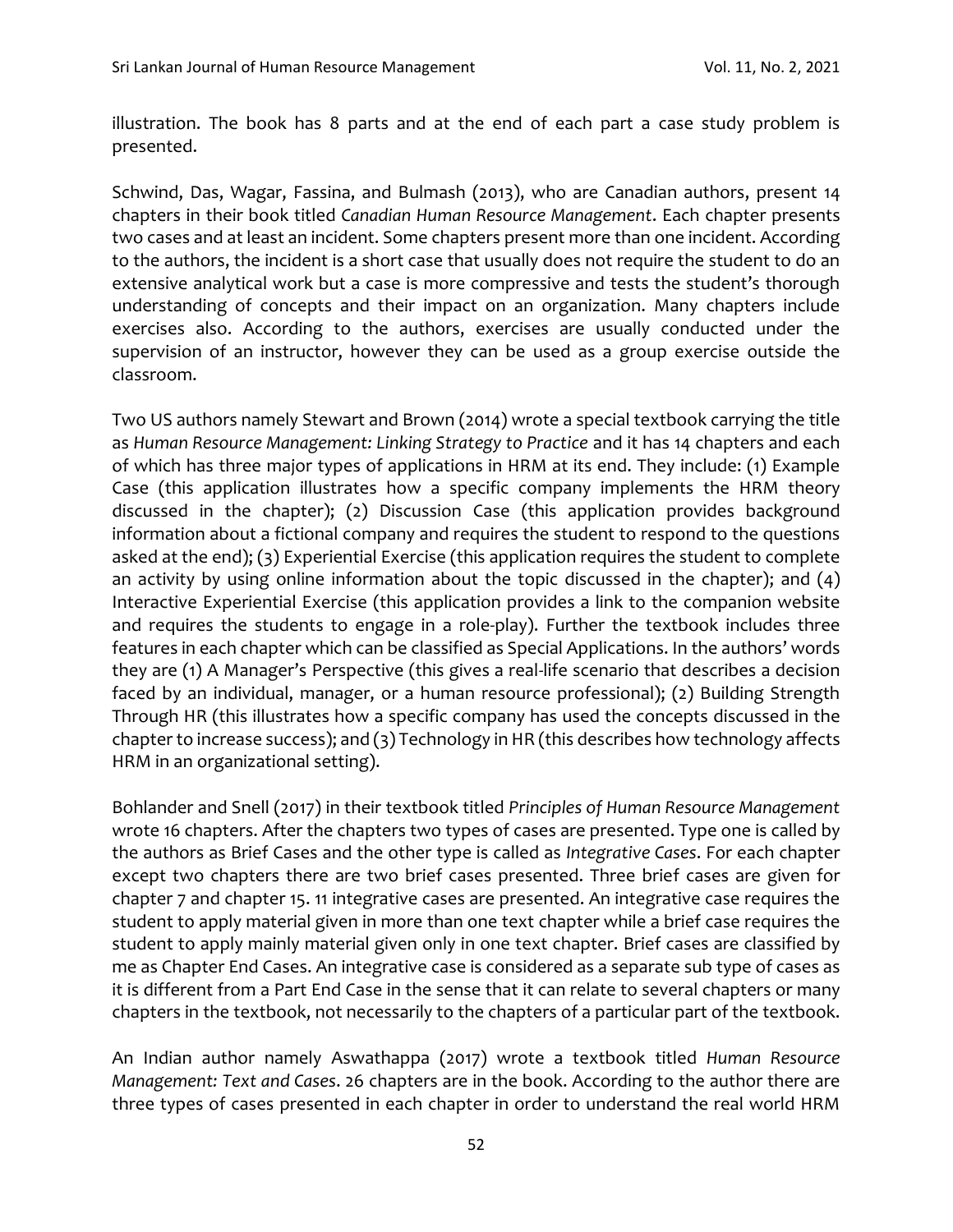issues. They are Opening Vignette, *Continuing Case*, and Closing Case. My observation of them suggests me to classify opening vignettes as Practical Illustrations, and closing cases as Chapter End Cases for the purpose of the study. The continuing case appears in most of the chapters by adding material relating to the subject matters of each chapter. This continuing case can be considered as a separate sub type of cases.

Dessler (2017) in his fifteenth edition of the textbook titled *Human Resource Management* included 18 chapters. In each of the chapters of this textbook applications in HRM such as Application Case, Continuing Case, and Experiential Exercise are presented. As Special Applications, the book has (1) Trends Shaping HR (this gives recent trends in HRM practice); (2) HR As A Profit Centre (this shows how HRM can work in order to reduce costs or boost revenues); and (3) The Strategic Context (this shows how managing people strategically is done in a practical setting).

Refer to Exhibit 5. It presents found applications from the textbooks utilized for the study and my classification of them.

| No.            | Author/s      | <b>Applications</b>                        | Classification                   |
|----------------|---------------|--------------------------------------------|----------------------------------|
| 1              | Glueck        | Cases                                      | Throughout Chapter Cases         |
|                |               |                                            | and End Cases                    |
| $\overline{2}$ | Chruden and   | <b>Problems and Cases</b>                  | Chapter End Cases and End        |
|                | Sherman       |                                            | Cases                            |
| $\overline{3}$ | Stone and     | Project Ideas and Practical Real-Life      | Project Ideas and Vignettes      |
|                | Meltz         | Scenarios                                  |                                  |
| $\overline{4}$ | Beach         | <b>Case Problems and Exercises</b>         | Chapter End Cases and Skill      |
|                |               |                                            | <b>Builders</b>                  |
| 5              | Schuler and   | Cases, Personnel in News, and Personnel in | Chapter End Cases and            |
|                | Youngblood    | Action                                     | <b>Practical Illustrations</b>   |
| 6              | Heneman III,  | <b>Illustrations and Cases</b>             | Part End Cases and Practical     |
|                | Schwab,       |                                            | Illustrations                    |
|                | Fossum, and   |                                            |                                  |
|                | Dyer          |                                            |                                  |
| $\overline{7}$ | Bernardin and | <b>Experiential Exercises</b>              | Skill Builders or Skill Building |
|                | Russell       |                                            | Exercises                        |
| 8              | Bratton and   | 'HRM in Practice' Boxes and Chapter Cases  | Practical Illustrations and      |
|                | Gold          |                                            | <b>Chapter End Cases</b>         |
| 9              | Werther and   | Chapter Incidents and Real-Life Examples   | Chapter End Incidents (or        |
|                | Davis         |                                            | Critical Incidents) and          |
|                |               |                                            | Vignettes                        |
| 10             | Harris        | Opening Chapter Cases, End-of-Chapter      | Opening Chapter Cases, Skill     |
|                |               | Experiential Exercises, and Boxed          | Builders, and Special            |
|                |               | Materials (Intercultural Issues in HRM,    | Applications                     |
|                |               | Tales From the Trenches, and Your Turn)    |                                  |

**Exhibit 5. Found Applications and Their Classification**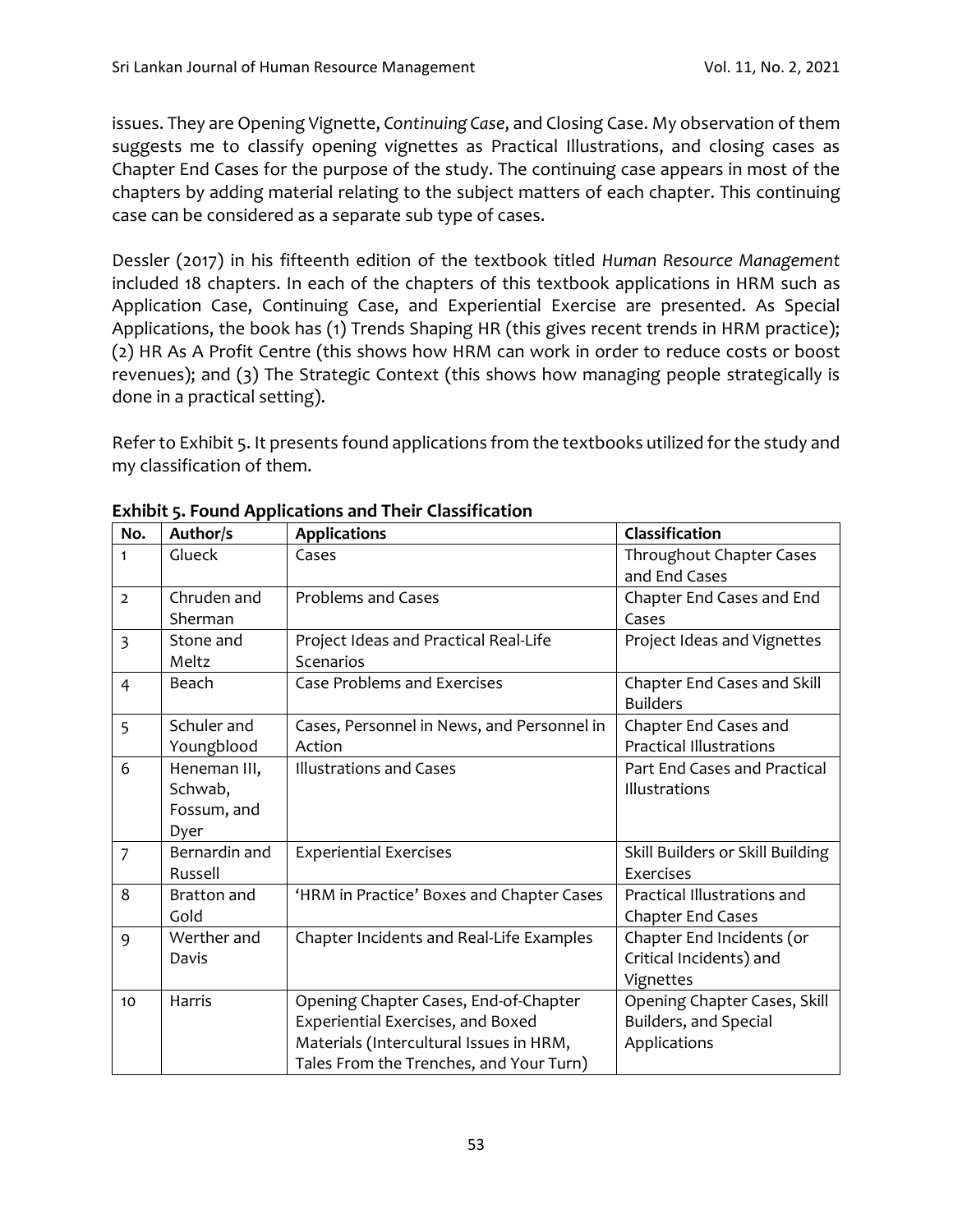| 11              | Mondy, Noe,           | HRM Incidents, Exercises called                                               | Critical Incidents, Opening                                 |
|-----------------|-----------------------|-------------------------------------------------------------------------------|-------------------------------------------------------------|
|                 | and Premeaux          | "Developing HRM Skills: An Experiential                                       | Chapter Cases, and Skill                                    |
|                 |                       | Exercise", Caselets (Short Case Studies),                                     | <b>Builders</b>                                             |
|                 |                       | and Brief Exercises called 'HRM in Action"                                    |                                                             |
| 12 <sup>2</sup> | Pattanayak            | HR Focuses and Cases                                                          | Practical Illustrations and                                 |
|                 |                       |                                                                               | <b>End Cases</b>                                            |
| 13              | Kleiman               | Experiential Exercises, Cases, and Box                                        | Skill Builders, Chapter End                                 |
|                 |                       | Feature called "On the Road to                                                | Cases, and Special                                          |
|                 |                       | Competitive Advantage"                                                        | Applications                                                |
| 14              | Fisher,               | HR Challenge Vignettes, End-of-Chapter                                        | Vignettes, Chapter End                                      |
|                 | Schoenfeldt,          | Cases and Exercises.                                                          | Cases, and Skill Builders                                   |
|                 | and Shaw              |                                                                               |                                                             |
| 15              | Beardwell and         | <b>Boxes and Case Studies</b>                                                 | Practical Illustrations,                                    |
|                 | Claydon               |                                                                               | Chapter End Cases, and Part                                 |
|                 |                       |                                                                               | <b>End Cases</b>                                            |
| 16              | Noe,                  | BusinessWeek Case, Final Case, and four                                       | Chapter End Cases and                                       |
|                 | Hollenbeck,           | types of Boxes: (1) BEST PRACTICES, (2) HR                                    | <b>Special Applications</b>                                 |
|                 | Gerhart, and          | HOW TO, (3) e-HRM, and (4) DID YOU                                            |                                                             |
|                 | Wright                | KNOW?                                                                         |                                                             |
| 17              | Byars and Rue         | Incidents and Multiple "HRM in Action"                                        | Critical Incidents and                                      |
|                 |                       | <b>Boxes</b>                                                                  | <b>Practical Illustrations</b>                              |
| 18              | DeNisi and            | (1) Opening Cases; (2) Closing Cases; (3)                                     | Opening Chapter Cases,                                      |
|                 | Griffin               | Building HR Management Skills Exercises;                                      | Chapter End Cases, and                                      |
|                 |                       | and (4) HR Internet Exercises                                                 | <b>Special Applications</b>                                 |
| 19              | Opatha                | Cases, Critical Incidents, and Skill Builders                                 | Chapter End Cases, Critical                                 |
|                 |                       |                                                                               | Incidents, and Skill Builders                               |
| 20              | Cascio                | Cases, Exercises, and Split Sequential                                        | Chapter End Cases, Skill                                    |
|                 |                       | Vignettes                                                                     | Builders, and Split                                         |
|                 |                       |                                                                               | <b>Sequential Vignettes</b>                                 |
| 21              | Gomez-Mejia,          | (1) Emerging Trends Cases; (2) Customer-                                      | <b>Special Chapter End Cases</b>                            |
|                 | Balkin, and           | driven HR Cases $(3)$ Ethics Cases; and $(4)$                                 |                                                             |
|                 | Cardy                 | <b>Global Cases</b>                                                           |                                                             |
| 22              | Ivancevich            | <b>Cases and Exercises</b>                                                    | Chapter End Cases and Skill                                 |
|                 |                       |                                                                               | <b>Builders</b>                                             |
| 23              | Mathis and<br>Jackson | (1) "HR Experiential Problem Solving"<br>exercises; (2) Cases of real-life HR | Skill Builders, Chapter End                                 |
|                 |                       | problems or situations; (3) Web Based                                         | Cases, Practical Illustrations,<br>and Special Applications |
|                 |                       | additional "Supplemental Cases"; (4) "HR                                      |                                                             |
|                 |                       | Headline"; (5) HR Best Practices; (6) HR                                      |                                                             |
|                 |                       | Online; and (7) HR Perspective                                                |                                                             |
| 24              | Torrington,           | Window On Practice Illustrations, and Part                                    | Practical Illustrations and                                 |
|                 | Hall, Taylor,         | <b>End Cases</b>                                                              | Part End Cases                                              |
|                 | and Atkinson          |                                                                               |                                                             |
| 25              | Schwind, Das,         | Cases, Incidents, and Exercises                                               | Chapter End Cases, Critical                                 |
|                 | Wagar,                |                                                                               | Incidents, and Skill Builders                               |
|                 | Fassina, and          |                                                                               |                                                             |
|                 | Bulmash               |                                                                               |                                                             |
|                 |                       |                                                                               |                                                             |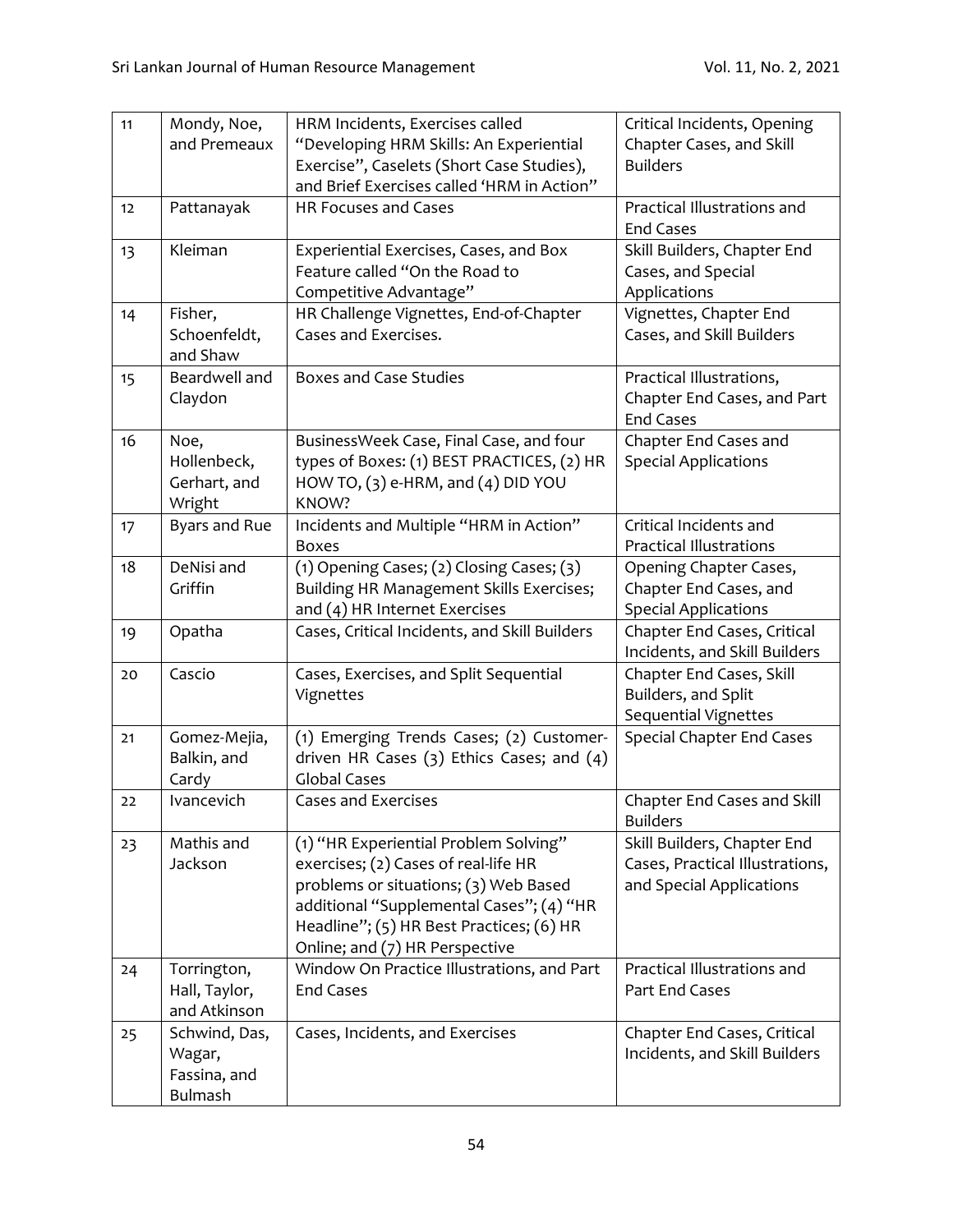| 26 | Stewart and   | (1) Example Cases; (2) Discussion Cases; $(3)$ | Chapter End Cases, Skill    |
|----|---------------|------------------------------------------------|-----------------------------|
|    | <b>Brown</b>  | Experiential Exercises; (4) Interactive        | Builders, and Special       |
|    |               | Experiential Exercises; (5) Manager's          | Applications                |
|    |               | Perspective; (6) Building Strength Through     |                             |
|    |               | HR; and (7) Technology in HR                   |                             |
| 27 | Bohlander and | Brief Cases and Integrative Cases.             | Chapter End Cases, and      |
|    | Snell         |                                                | <b>Integrative Cases</b>    |
| 28 | Aswathappa    | Opening Vignettes, Continuing Cases, and       | Practical Illustrations,    |
|    |               | Closing Cases.                                 | Continuing Cases, and       |
|    |               |                                                | Chapter End Cases           |
| 29 | Dessler       | (1) Application Cases; (2) Continuing Cases;   | Chapter End Cases,          |
|    |               | (3) Experiential Exercises; (4) Trends         | Continuing Cases, and       |
|    |               | Shaping HR; (5) HR As A Profit Centre; and     | <b>Special Applications</b> |
|    |               | (6) The Strategic Context                      |                             |

A careful examination of the applications in HRM which were explored and recorded above reveals that there are different types of applications. A quality textbook presents applications, at least one type. Of course, it seems that some authors formulated special applications in order to differentiate their textbooks from other ones. However, these special applications have improved the opportunity for the learners to learn the practice of HRM to a significant extent. All the types of applications indeed contribute to the learner to learn the practice of HRM to a greater extent without his or her actual involvement in practice. In other words, vicariously it is possible for the learner to develop skills in HRM.

# **Content Analysis of the Found Classified Applications**

The above section gives applications in HRM presented in 29 textbooks. As a result of my classification fifteen applications can be found and they are listed below.

- 1. Throughout Chapter Cases (TCC)
- 2. End Cases (EC)
- 3. Chapter End Cases (CEC)
- 4. Project Ideas (PI)
- 5. Vignettes (V)
- 6. Skill Builders or Skill Building Exercises (SB)
- 7. Practical Illustrations (PIL)
- 8. Part End Cases (PEC)
- 9. Critical Incidents (CI)
- 10. Opening Chapter Cases (OCC)
- 11. Special Applications (SA)
- 12. Split Sequential Vignettes (SSV)
- 13. Special Chapter End Cases (SCEC)
- 14. Integrative Cases (IC)
- 15. Continuing Cases (CC)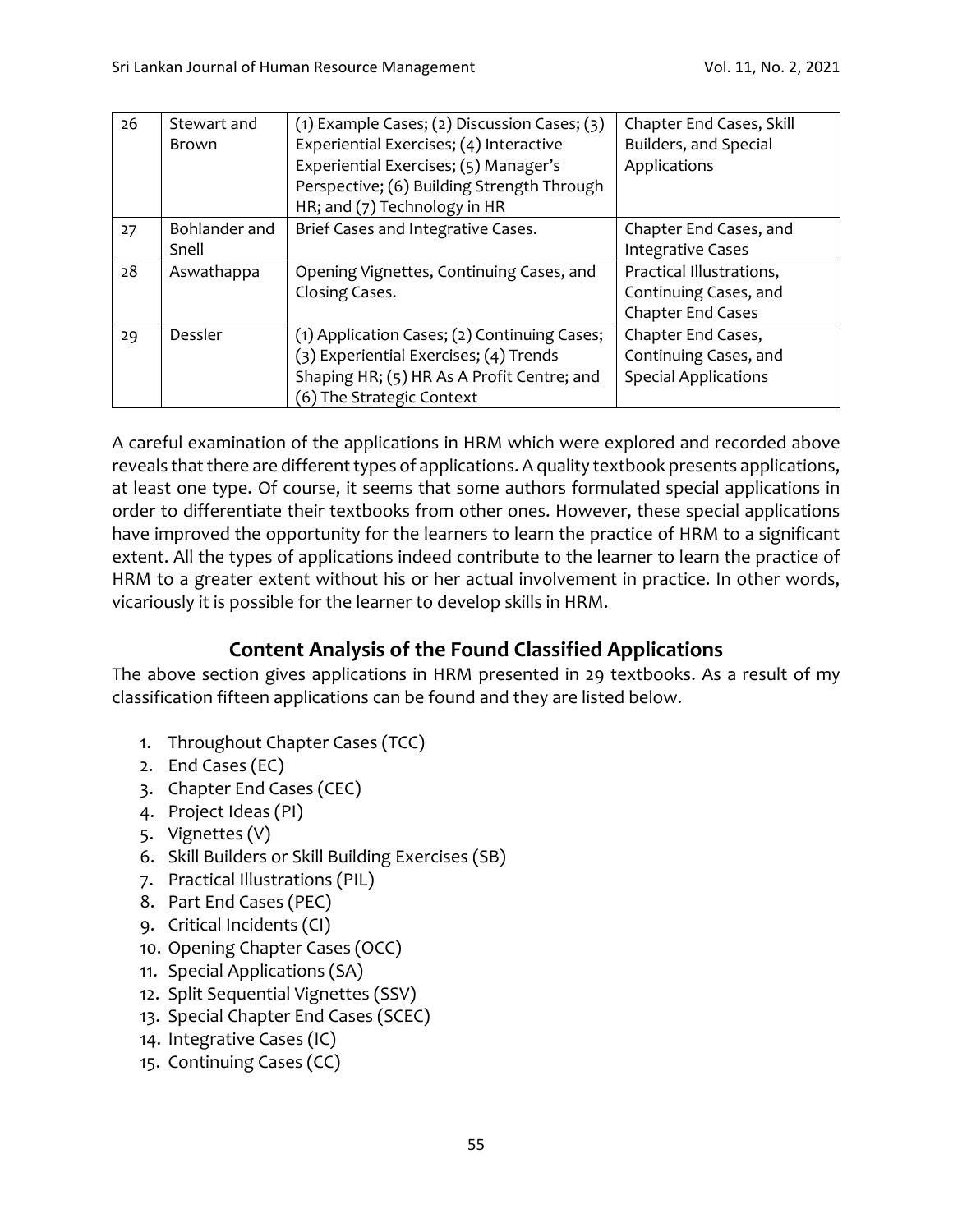Now an attempt is made to find out the intensity of usage of the applications in HRM which were explored, recorded, and classified. There is a need of giving a working definition to the term 'Intensity of Usage' in this context. A working definition is a nominal definition assigned by the researcher to a term for the purpose of achieving his or her research objectives (Babbie, 1986; Opatha, 2003<sup>2</sup>). The working definition assigned to the intensity of usage is the number of counts for each application presented in the textbooks examined for this study. The number of counts of presenting of the above listed fifteen applications in the twenty-nine textbooks was done and the results of the content analysis are shown in Table 1. For analysis purpose in the Table, the acronyms given for the applications were used (as shown in the above list within the brackets).

|                  | Author/s        | <b>Applications</b> |                           |                |                |              |                |                |                |                |                |                |     |             |    |    |
|------------------|-----------------|---------------------|---------------------------|----------------|----------------|--------------|----------------|----------------|----------------|----------------|----------------|----------------|-----|-------------|----|----|
|                  |                 | <b>TCC</b>          | EC                        | <b>CEC</b>     | PI             | $\mathbf{v}$ | <b>SB</b>      | PIL            | <b>PEC</b>     | CI             | <b>OCC</b>     | <b>SA</b>      | SSV | <b>SCEC</b> | IC | cc |
| 1.               | Glueck          | $\pmb{\times}$      | $\pmb{\times}$            |                |                |              |                |                |                |                |                |                |     |             |    |    |
| $\overline{2}$ . | Chruden and     |                     | $\times$                  | $\times$       |                |              |                |                |                |                |                |                |     |             |    |    |
|                  | Sherman         |                     |                           |                |                |              |                |                |                |                |                |                |     |             |    |    |
| $\overline{3}$   | Stone and       |                     |                           |                | $\pmb{\times}$ | $\times$     |                |                |                |                |                |                |     |             |    |    |
|                  | Meltz           |                     |                           |                |                |              |                |                |                |                |                |                |     |             |    |    |
| 4.               | Beach           |                     |                           | $\pmb{\times}$ |                |              | $\pmb{\times}$ |                |                |                |                |                |     |             |    |    |
| 5.               | Schuler and     |                     |                           | $\pmb{\times}$ |                |              |                | $\pmb{\times}$ |                |                |                |                |     |             |    |    |
|                  | Youngblood      |                     |                           |                |                |              |                |                |                |                |                |                |     |             |    |    |
|                  | 6. Heneman III, |                     |                           |                |                |              |                | $\times$       | $\pmb{\times}$ |                |                |                |     |             |    |    |
|                  | Schwab,         |                     |                           |                |                |              |                |                |                |                |                |                |     |             |    |    |
|                  | Fossum, and     |                     |                           |                |                |              |                |                |                |                |                |                |     |             |    |    |
|                  | Dyer            |                     |                           |                |                |              |                |                |                |                |                |                |     |             |    |    |
| 7.               | Bernarding      |                     |                           |                |                |              | $\times$       |                |                |                |                |                |     |             |    |    |
|                  | and Russell     |                     |                           |                |                |              |                |                |                |                |                |                |     |             |    |    |
| 8.               | Bratton and     |                     |                           | $\pmb{\times}$ |                |              |                | $\times$       |                |                |                |                |     |             |    |    |
|                  | Gold            |                     |                           |                |                |              |                |                |                |                |                |                |     |             |    |    |
| 9.               | Werther and     |                     |                           |                |                | $\times$     |                |                |                | $\pmb{\times}$ |                |                |     |             |    |    |
|                  | Davis           |                     |                           |                |                |              |                |                |                |                |                |                |     |             |    |    |
|                  | 10. Harris      |                     |                           |                |                |              | $\pmb{\times}$ |                |                |                | $\pmb{\times}$ | $\pmb{\times}$ |     |             |    |    |
|                  | 11. Mondy, Noe, |                     |                           |                |                |              | ×              |                |                | $\pmb{\times}$ | $\pmb{\times}$ |                |     |             |    |    |
|                  | and             |                     |                           |                |                |              |                |                |                |                |                |                |     |             |    |    |
|                  | Premeaux        |                     |                           |                |                |              |                |                |                |                |                |                |     |             |    |    |
|                  | 12. Pattanayak  |                     | $\boldsymbol{\mathsf{x}}$ |                |                |              |                | $\times$       |                |                |                |                |     |             |    |    |
|                  | 13. Kleiman     |                     |                           | $\pmb{\times}$ |                |              | $\pmb{\times}$ |                |                |                |                | $\pmb{\times}$ |     |             |    |    |
|                  | 14. Fisher,     |                     |                           | $\pmb{\times}$ |                | $\times$     | ×              |                |                |                |                |                |     |             |    |    |
|                  | Schoenfeldt,    |                     |                           |                |                |              |                |                |                |                |                |                |     |             |    |    |
|                  | and Shaw        |                     |                           |                |                |              |                |                |                |                |                |                |     |             |    |    |
|                  | 15. Beardwell   |                     |                           | $\times$       |                |              |                | $\pmb{\times}$ | $\pmb{\times}$ |                |                |                |     |             |    |    |
|                  | and Claydon     |                     |                           |                |                |              |                |                |                |                |                |                |     |             |    |    |

**Table 1. Content Analysis of Applications in HRM Presented in the Twenty-Nine Textbooks**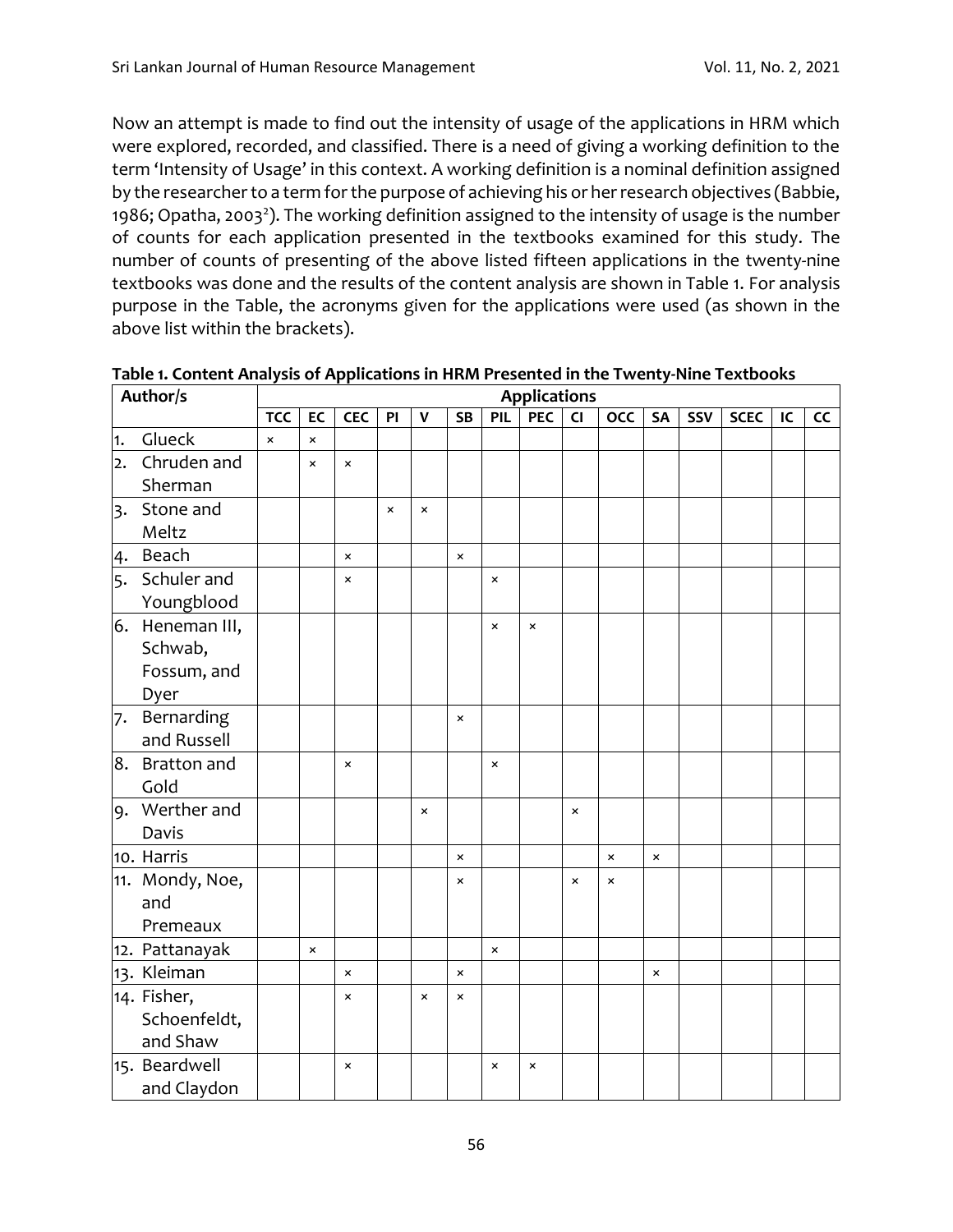| 16. Noe,        |    |    | $\pmb{\times}$ |    |    |                |          |                |                |                | $\times$       |                |          |                |                |
|-----------------|----|----|----------------|----|----|----------------|----------|----------------|----------------|----------------|----------------|----------------|----------|----------------|----------------|
| Hollenbeck,     |    |    |                |    |    |                |          |                |                |                |                |                |          |                |                |
| Gerhart, and    |    |    |                |    |    |                |          |                |                |                |                |                |          |                |                |
| Wright          |    |    |                |    |    |                |          |                |                |                |                |                |          |                |                |
| 17. Byars and   |    |    |                |    |    |                | $\times$ |                | $\pmb{\times}$ |                |                |                |          |                |                |
| Rue             |    |    |                |    |    |                |          |                |                |                |                |                |          |                |                |
| 18. DeNisi and  |    |    | $\pmb{\times}$ |    |    |                |          |                |                | $\pmb{\times}$ | ×              |                |          |                |                |
| Griffin         |    |    |                |    |    |                |          |                |                |                |                |                |          |                |                |
| 19. Opatha      |    |    | $\pmb{\times}$ |    |    | $\pmb{\times}$ |          |                | $\pmb{\times}$ |                |                |                |          |                |                |
| 20. Cascio      |    |    | ×              |    |    | ×              |          |                |                |                |                | $\pmb{\times}$ |          |                |                |
| 21. Gomez-      |    |    |                |    |    |                |          |                |                |                |                |                | $\times$ |                |                |
| Mejia, Balkin,  |    |    |                |    |    |                |          |                |                |                |                |                |          |                |                |
| and Cardy       |    |    |                |    |    |                |          |                |                |                |                |                |          |                |                |
| 22. Ivancevich  |    |    | $\pmb{\times}$ |    |    | $\pmb{\times}$ |          |                |                |                |                |                |          |                |                |
| 23. Mathis and  |    |    | ×              |    |    | $\times$       | ×        |                |                |                | ×              |                |          |                |                |
| Jackson         |    |    |                |    |    |                |          |                |                |                |                |                |          |                |                |
| 24. Torrington, |    |    |                |    |    |                | ×        | $\pmb{\times}$ |                |                |                |                |          |                |                |
| Hall, Taylor,   |    |    |                |    |    |                |          |                |                |                |                |                |          |                |                |
| and Atkinson    |    |    |                |    |    |                |          |                |                |                |                |                |          |                |                |
| 25. Schwind,    |    |    | $\pmb{\times}$ |    |    | $\pmb{\times}$ |          |                | $\pmb{\times}$ |                |                |                |          |                |                |
| Das, Wagar,     |    |    |                |    |    |                |          |                |                |                |                |                |          |                |                |
| Fassina, and    |    |    |                |    |    |                |          |                |                |                |                |                |          |                |                |
| <b>Bulmash</b>  |    |    |                |    |    |                |          |                |                |                |                |                |          |                |                |
| 26. Stewart and |    |    | $\times$       |    |    | $\times$       |          |                |                |                | $\times$       |                |          |                |                |
| Brown           |    |    |                |    |    |                |          |                |                |                |                |                |          |                |                |
| 27. Bohlander   |    |    | $\pmb{\times}$ |    |    |                |          |                |                |                |                |                |          | $\pmb{\times}$ |                |
| and Snell       |    |    |                |    |    |                |          |                |                |                |                |                |          |                |                |
| 28. Aswathappa  |    |    | $\pmb{\times}$ |    |    |                | ×        |                |                |                |                |                |          |                | $\pmb{\times}$ |
| 29. Dessler     |    |    | ×              |    |    |                |          |                |                |                | $\pmb{\times}$ |                |          |                | $\pmb{\times}$ |
| Total           | 01 | 03 | 18             | 01 | 03 | 12             | 09       | 03             | 05             | 03             | 07             | 01             | 01       | 01             | 02             |

According to the results of content analysis of the usage of the applications in HRM presented in the textbooks which are 29 in number, out of 15 applications the item that has the highest intensity of usage (number of counts in presenting or appearing) is the item numbered 3, i.e., Chapter End Cases. The next highest item is the item numbered 6, i.e., Skill Builders. The item that has the third highest usage is the item numbered  $7$ , i.e., Practical Illustrations. The 11<sup>th</sup> item got the fourth place. It is Special Applications. The item numbered 9 was ranked as the fifth one in the order of usage and it is Critical Incidents. For the sixth place there are four items numbered 2, 5, 8, and 10 i.e., End Cases, Vignettes, Part End Cases, and Opening Chapter Cases. The seventh one or place in terms of the intensity of usage is the item numbered 15, i.e., Continuing Cases. The last place, i.e., the eighth place (lowest level of usage) goes to the rest of the items numbering 5. The applications in HRM can be arranged in terms of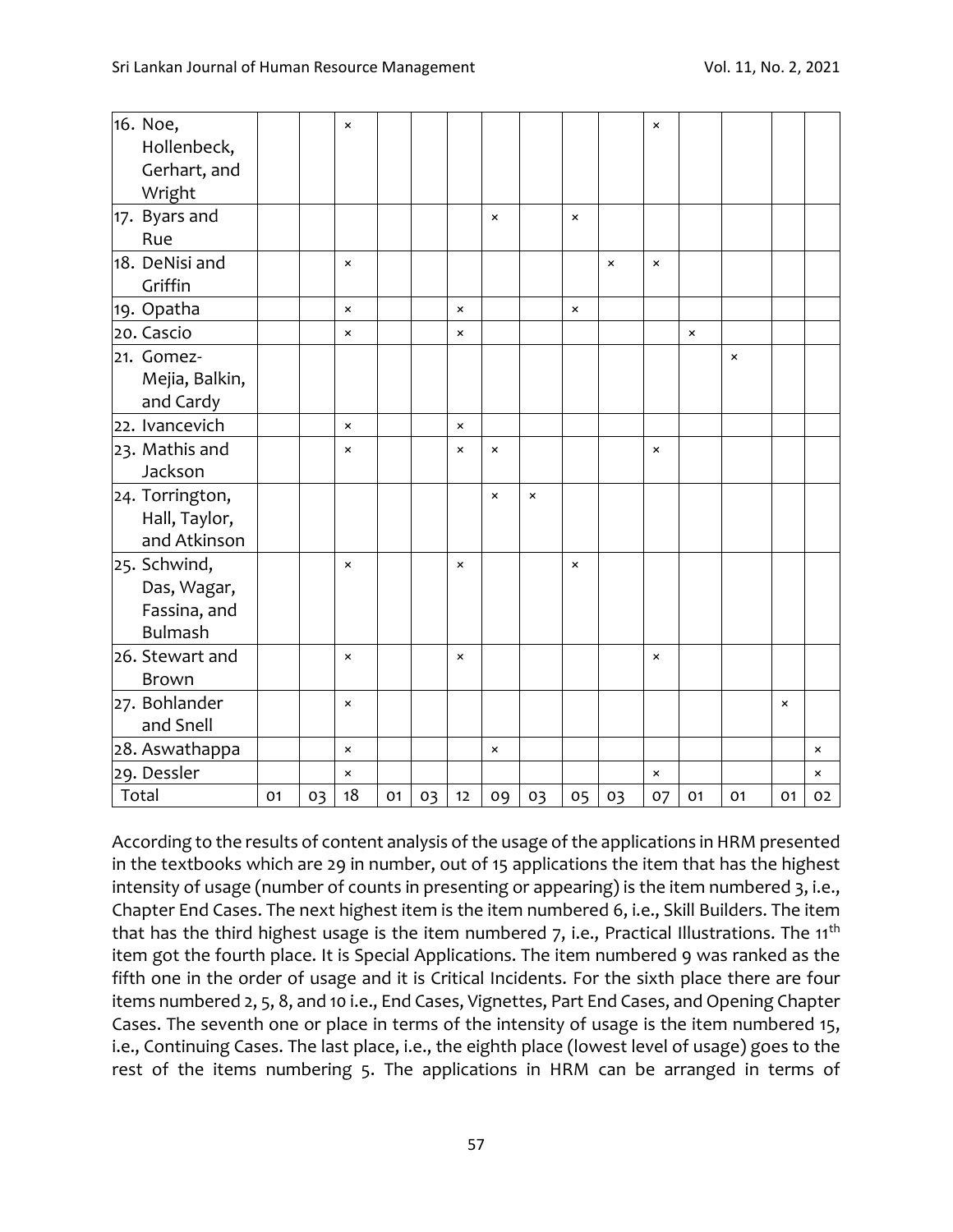importance based on the intensity of usage in the textbooks and the arrangement is given in Table 2 (in the descending order):

| No.            | Application                      | Order          |
|----------------|----------------------------------|----------------|
| 3              | <b>Chapter End Cases</b>         |                |
| 6              | <b>Skill Builders</b>            | $\overline{2}$ |
|                | <b>Practical Illustrations</b>   |                |
| 11             | <b>Special Applications</b>      | 4              |
| 9              | Critical Incidents               | 5              |
| $\overline{2}$ | <b>End Cases</b>                 | 6              |
| 5              | Vignettes                        | 6              |
| 8              | Part End Cases                   | 6              |
| 10             | <b>Opening Chapter Cases</b>     | 6              |
| 15             | <b>Continuing Cases</b>          |                |
|                | Throughout Chapter Cases         | 8              |
| 4              | Project Ideas                    | 8              |
| 12             | <b>Split Sequential Vignette</b> | 8              |
| 13             | <b>Special Chapter End Cases</b> | 8              |
| 14             | <b>Integrative Cases</b>         | 8              |

**Table 2. Arrangement of 15 Applications in HRM in the Order of Usage**

#### **Discussion and Conclusion**

This non-traditional but innovative research paper was written in order to achieve four research objectives. The first objective was: "To describe general meaning, types, and utility of applications in HRM useful for teaching and learning purpose". An application in HRM is a student-engagement activity tying the theory of HRM with a practical situation. The nominal definition developed in this paper for application in HRM is "a teaching and learning method that requires the learner to apply his or her theoretical understanding of HRM to a practical situation that relates to HRM". To give an opportunity to the learner to apply theory into practice and an opportunity to the teacher to teach practice supported by theory is the basic purpose of an application in HRM. There are various types of applications in HRM found in the limited literature exclusively for applications in HRM, and they include Cases, Critical incidents, Skill builders, Role-playing exercises, Cost-benefit exercises, Field-experience exercises, Experiences in personnel, and In-basket exercises. Applications in HRM have a variety of specific utility. They become essential for mainly developing HRM skills within the students. They indeed allow the student to experience a different kind of learning, i.e., learning by doing. They give the student an opportunity to actively experience the reality and complexity of the issues faced by practicing managers and human resource professionals.

The second research objective of this paper was: "To explore, record, and classify applications in HRM presented in the textbooks on HRM selected for the study. The investigation of the applications presented in the textbooks numbered 29 finds out that a considerable number of applications in HRM are available. My classification results in finding fifteen applications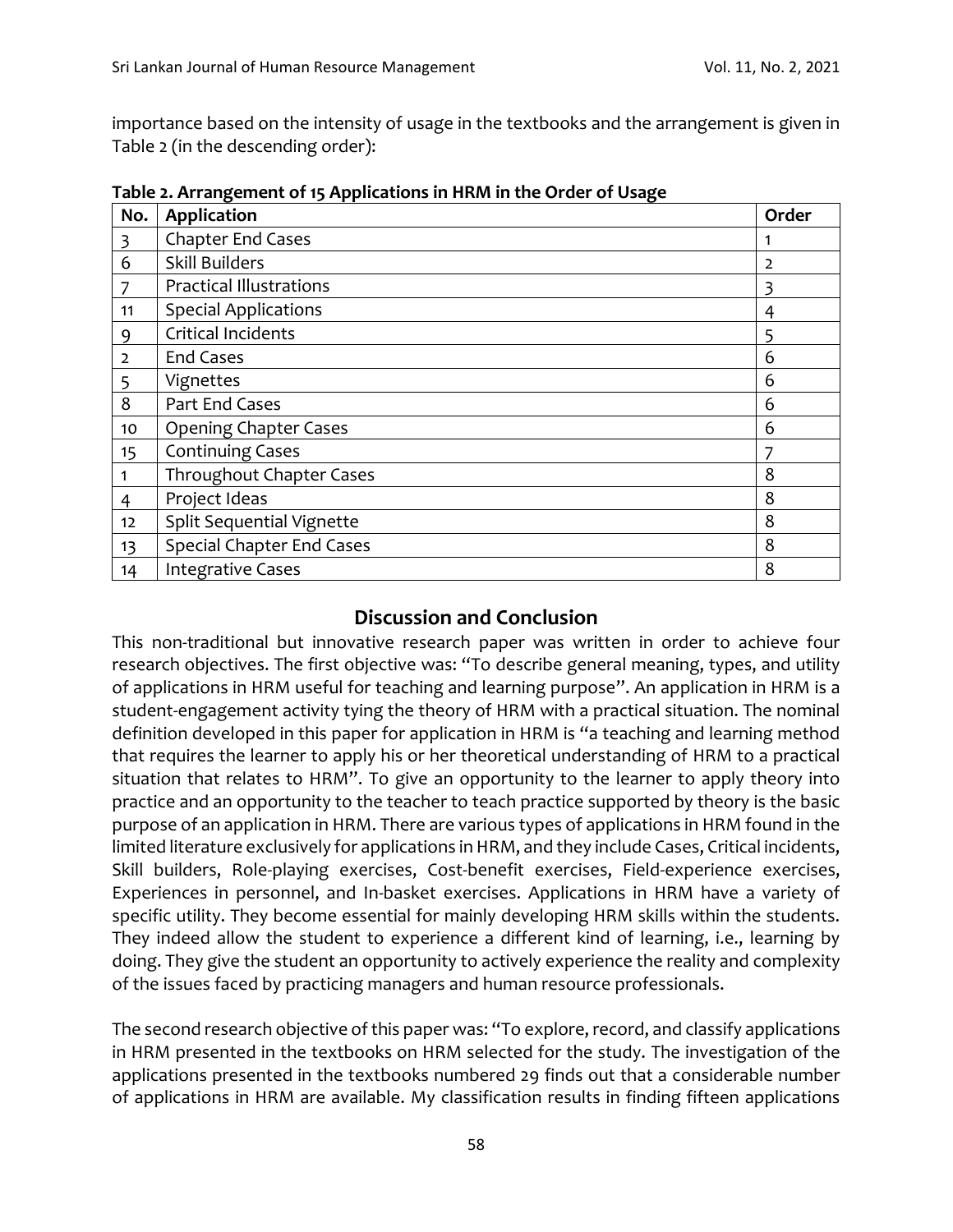and they include Throughout Chapter Cases, End Cases, Chapter End Cases, Project Ideas, Vignettes, Skill Builders or Skill Building Exercises, Practical Illustrations, Part End Cases, Critical Incidents, Opening Chapter Cases, Special Applications, Split Sequential Vignettes, Special Chapter End Cases, Integrative Cases, and Continuing Cases.

The third research objective of the paper was: "To determine the importance of the classified applications in HRM as per the intensity of usage". Out of the 15 applications the type of applications in HRM with the highest intensity of usage is Chapter End Cases. The next highest type is Skill Builders. The type of applications in HRM with the third highest usage is Practical Illustrations. The type with the fourth place is Special Applications. These are boxed materials uniquely developed by the respective authors. The type ranked as the fifth one in the order of usage is Critical Incidents. The other types of applications arranged in terms of importance based on the intensity of usage (in the descending order) are End Cases, Vignettes, Part End Cases, and Opening Chapter Cases as the sixth place; Continuing Cases as the seventh place; and Throughout Chapter Cases, Project Ideas, Split Sequential Vignettes, Special Chapter End Cases, and Integrative Cases as the eighth place.

The fourth research objective was: "To propose some implications of the findings in the way that will contribute theoretically and practically." The classified fifteen types of applications in HRM becomes a general toolkit for the academic who is required to develop skills in HRM within the students. The fifteen types of applications can be used as a general set of tools used for teaching by requiring the students to apply their theoretical understanding of HRM to practical situations that relate to HRM. There may be some lecturers who do not know that different specific types of cases are available for teaching purpose. As far as cases are considered eight types exist and they include (1) Chapter End Cases, (2) End Cases, (3) Part End Cases, (4) Opening Chapter Cases, (5) Continuing Cases, (6) Throughout Chapter Cases, (7) Special Chapter End Cases, and (8) Integrative Cases. There may be lecturers who are not familiar with some of the fifteen applications. It is suggested that such lecturers should study relevant textbooks and attempt to learn them through self-studies or assistance from senior academics who are adept at cases.

Not only the fifteen applications in HRM can be utilized as a general toolkit for teaching but also for evaluating the students' academic performance at examinations. Indeed, an application in HRM is a teaching method, a learning method, and an evaluation method as well. The relevant academics will be in a position to utilize some of the applications when preparing question papers that lead to maintain the quality of the evaluation of on-line examinations which have to be conducted during this Coronavirus Disease. First, the academics must possess a right attitude about applications in HRM and in this regard a good understanding of the utility of applications in HRM needs to be acquired. Then they must learn them and get experienced in utilizing them for teaching and evaluating. In this regard use of textbooks is a must and it should be mentioned here that use of one textbook is not sufficient if an academic wants to be really adept at using applications. Certainly, an academic should be adept at adopting and adapting applications in HRM from the appropriate textbooks. At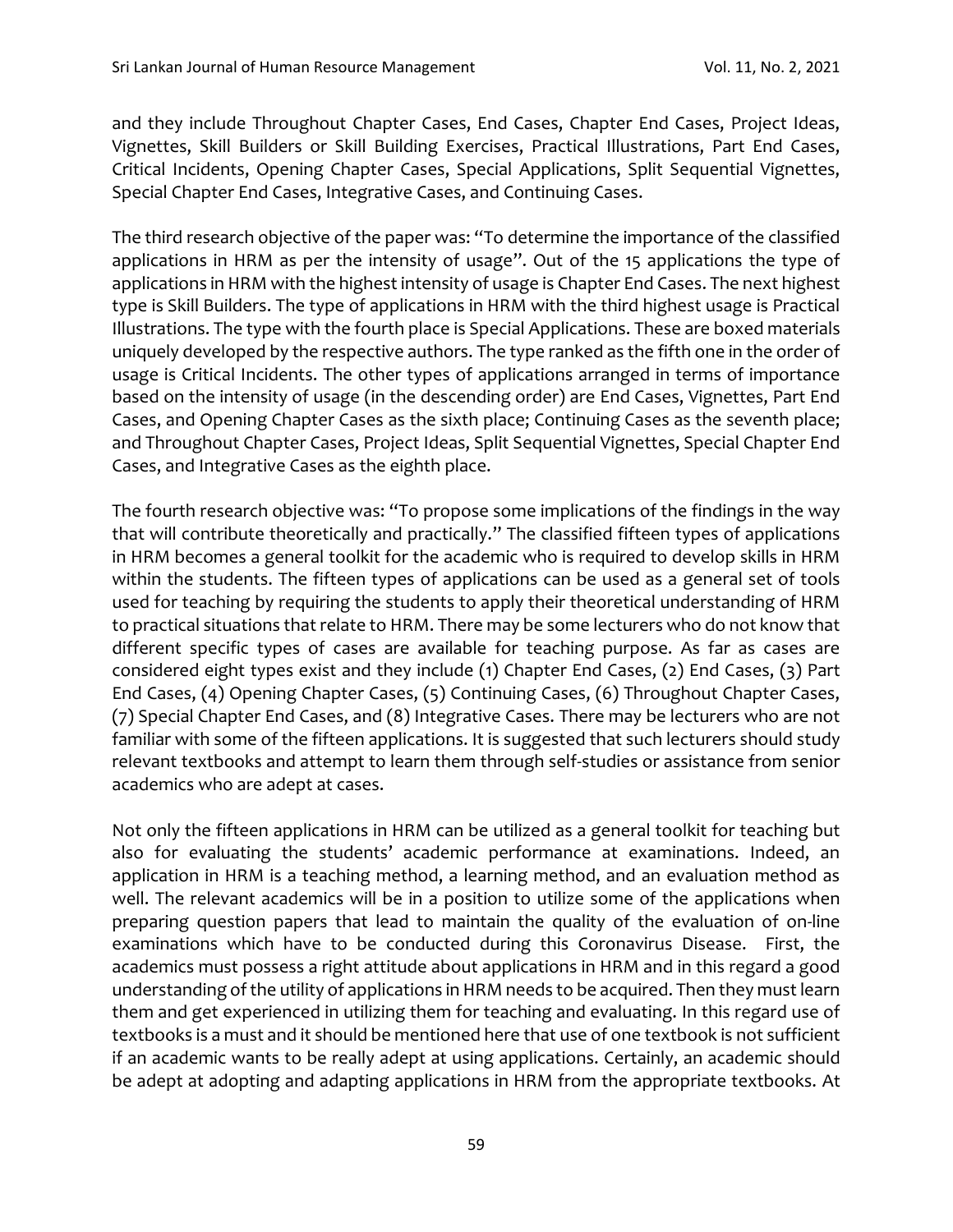least chapter end cases, critical incidents, and skill builders as activities for teaching and learning (Opatha, 2019<sup>3</sup>) are suggested to be utilized.

Definitely locally and in Asia and perhaps globally being the first research paper of its kind, I expect that the paper is of some theoretical value as well as some practical value. Theoretically the paper fills a gap in exploring and describing applications in HRM appearing in the authoritative textbooks of HRM. The paper provides a synthesis of types of applications in HRM in a single paper. Of course, future research studies are needed to find systematically and scientifically answers for at least some questions which are:

- 1. How to develop and write an application which is relevant, adequate, and useful?
- 2. What are the useful steps or procedures for learning through cases?
- 3. Are there more appropriate applications at Bachelor's level? Then what are they?
- 4. Are there more appropriate applications at a Master's level? Then what are they?
- 5. What are the perceptions of students about use of applications and different applications?
- 6. What are the perceptions of academics in respect of applications in HRM as a teaching method?
- 7. What are the perceptions of academics in respect of applications in HRM as an assessment method?
- 8. Are there significant differences between a teaching class with the usage of applications and a teaching class without the usage of applications with regard to students' learning, students' satisfaction, and students' effectiveness?
- 9. What are special barriers which hinder the sufficient usage of applications in HRM in Sri Lanka or a developing context?
- 10. What are the strategies which could be taken in order to improve the usage of applications at the individual level, the group level, and the organizational level?

## **References**

- Akuratiyagamage, V.M. and Opatha, H.H.D.N.P. (2004), Grievances of middle managers: an empirical investigation into perceptions of commercial bank branch managers in Sri Lanka, *Journal of Management Research*, Vol.4, No. 2, August, pp. 99-112.
- Ary, D., Jacobs, L.C., and Razavieh, A. (1996), *Introduction to Research in Education*, New York: Harcourt Brace College Publishers.
- Aswathappa, K. (2017), *Human Resource Management*, 8th ed, Chennai: McGraw Hill Education (India) Private Limited.
- Babbie, E. (1986), *The Practice of Social Research*, 4th ed, California: West Publishing.
- Beach, D.S. (1985), *Personnel: The Management of People At Work*, 5th ed, New York: Macmillan Publishing Company.
- Beardwell, J. and Claydon, T. (2007), *Human Resource Management: A Contemporary Approach*, London: Prentice Hall.
- Bernardin, H.J. and Russell, J.E.A. (1993), *Human Resource Management: An Experiential Approach*, New York: McGraw-Hill, Inc.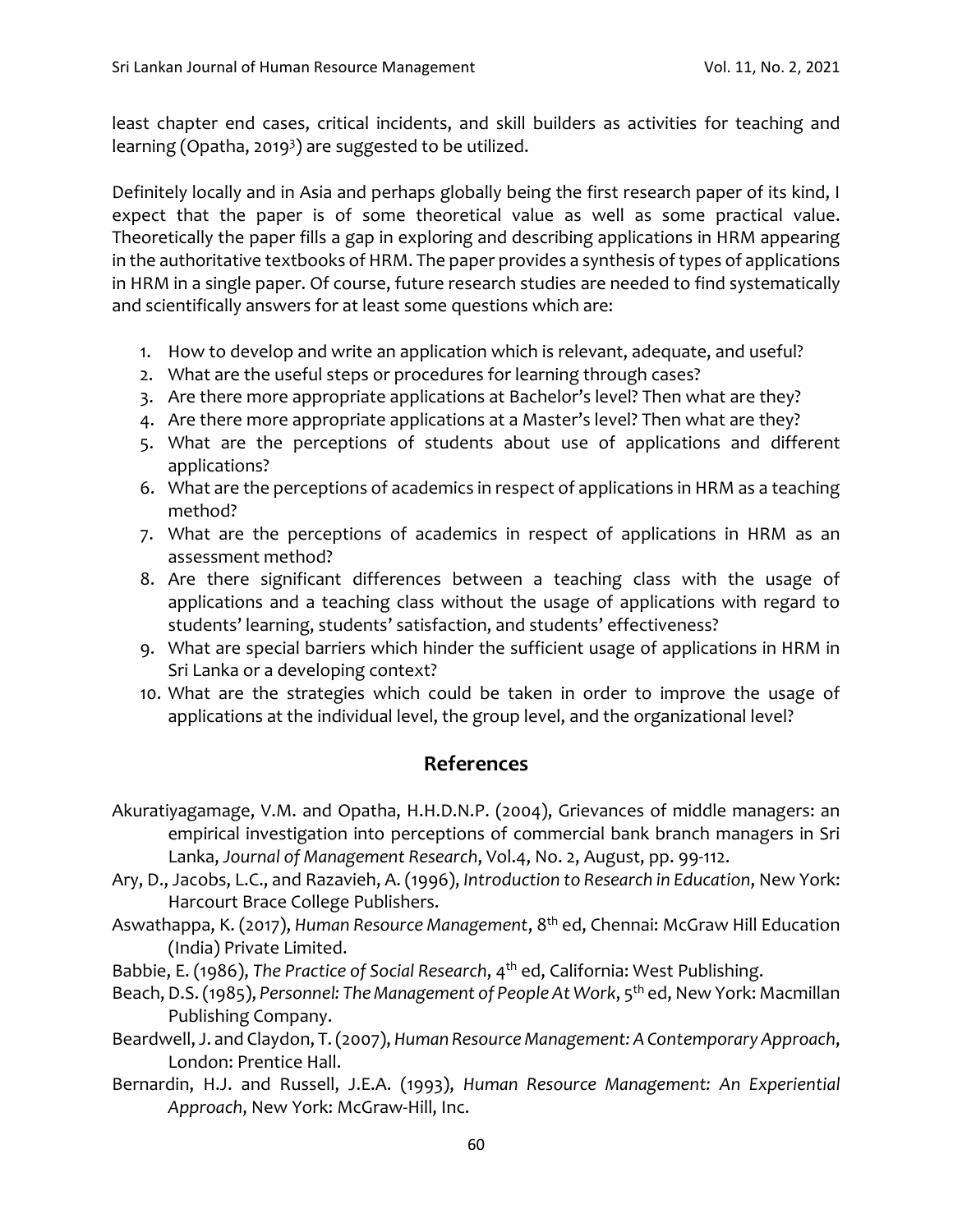- Bohlander, G. and Snell, S. (2017), *Principles of Human Resource Management*, Mason: Cengage Learning.
- Bratton, J and Gold, J. (1994), *Human Resource Management: Theory and Practice*, London: Macmillan.
- Byars, L.L. and Rue, L.W. (2008), *Human Resource Management*, Boston: McGraw-Hill Irwin.
- Cascio, W.F. (2010), *Managing Human Resources: Productivity, Quality of Work Life, Profits*, 8 th ed, Boston: McGraw-Hill Irwin.
- Chruden, H.J. and Sherman, A.W. (1980), *Personnel Management: The Utilization of Human Resources*, 6th ed, Cincinnati, Ohio: South-Western Publishing Co.
- Davis, D. and Cosenza, R.M. (1985), *Business Research For Decision Making*, Boston: PWS-KENT PUBLISHING COMPANY.
- DeNisi, A.S. and Griffin, R.W. (2008), *Human Resource Management*, Mason: South-Western CENGAGE Learning.
- Dessler, G. (2017), *Human Resource Management*, 15th ed, Boston: Pearson.
- Fisher, C.D., Schoenfeldt, L.F., and Shaw, J.B. (2006), *Human Resource Management*, 6th ed, Boston: Houghton Mifflin Company.
- French, W.L., Dittrich, J.E., and Zawacki, R.A. (1982), *The Personnel Management Process: Cases in Human Resource Administration*, Boston: Houghton Mifflin Company.
- Glueck, W.F. (1979), *Foundations of Personnel*, Texas: Business Publications Inc.
- Glueck, W.F., and Stevens, G.E. (1983), *Cases and Exercises in Personnel/Human Resource Management*, 3rd ed, Texas: Business Publications, Inc.
- Gomez-Mejia, L.R., Balkin, D.B., and Cardy, R.L. (2010), *Managing Human Resources*, Boston: Prentice Hall.
- Harris, M. (1997), *Human Resource Management: A Practical Approach*, Fort Worth: The Dryden Press, Harcourt Brace College Publishers.
- Heneman III, H.G., Schwab, D.P., Fossum, J.A., and Dyer, L.D. (1989), *Personnel/Human Resource Management*, New York: Richard D. Irwin, Inc.
- Iddagoda, Y.A. and Opatha, H.H.D.N.P. (2020), Relationships and Mediating Effects of Employee Engagement: An Empirical Study of Managerial Employees of Sri Lankan Listed Companies, *SAGE Open*, April-June, Vol. 10, No.2, pp. 1-22.
- Iddagoda, Y.A. and Opatha, H.H.D.N.P. (2017), Religiosity: Towards A Conceptualization and An Operationalization, *Sri Lankan Journal of Human Resource Management*, Vol. 7, No. 1, pp. 56-69.
- Ivancevich, J.M. (2010), *Human Resource Management*, Boston: McGraw-Hill Irwin.
- Kelley, L. and Whatley, A.A. (1981), *Personnel Management in Action: Skill Building Experiences*, 2<sup>nd</sup> ed, New York: West Publishing Co.
- Kleiman, L.S. (2004), *Human Resource Management: A Managerial Tool for Competitive Advantage*, 3rd ed, Cincinnati, Ohio: Atomic Dog Publishing.
- Lussier, R.N. (2000), *Management Fundamentals*, New York: South-Western College *Management: Cases, Exercises, and Skill Builders*, Cincinnati: South-Western College Publishing.
- Mathis, R.L. and Jackson, T.H. (2011), *Human Resource Management*, 13<sup>th</sup> ed, Mason, OH: SOUTH-WESTERN CENGAGE Learning.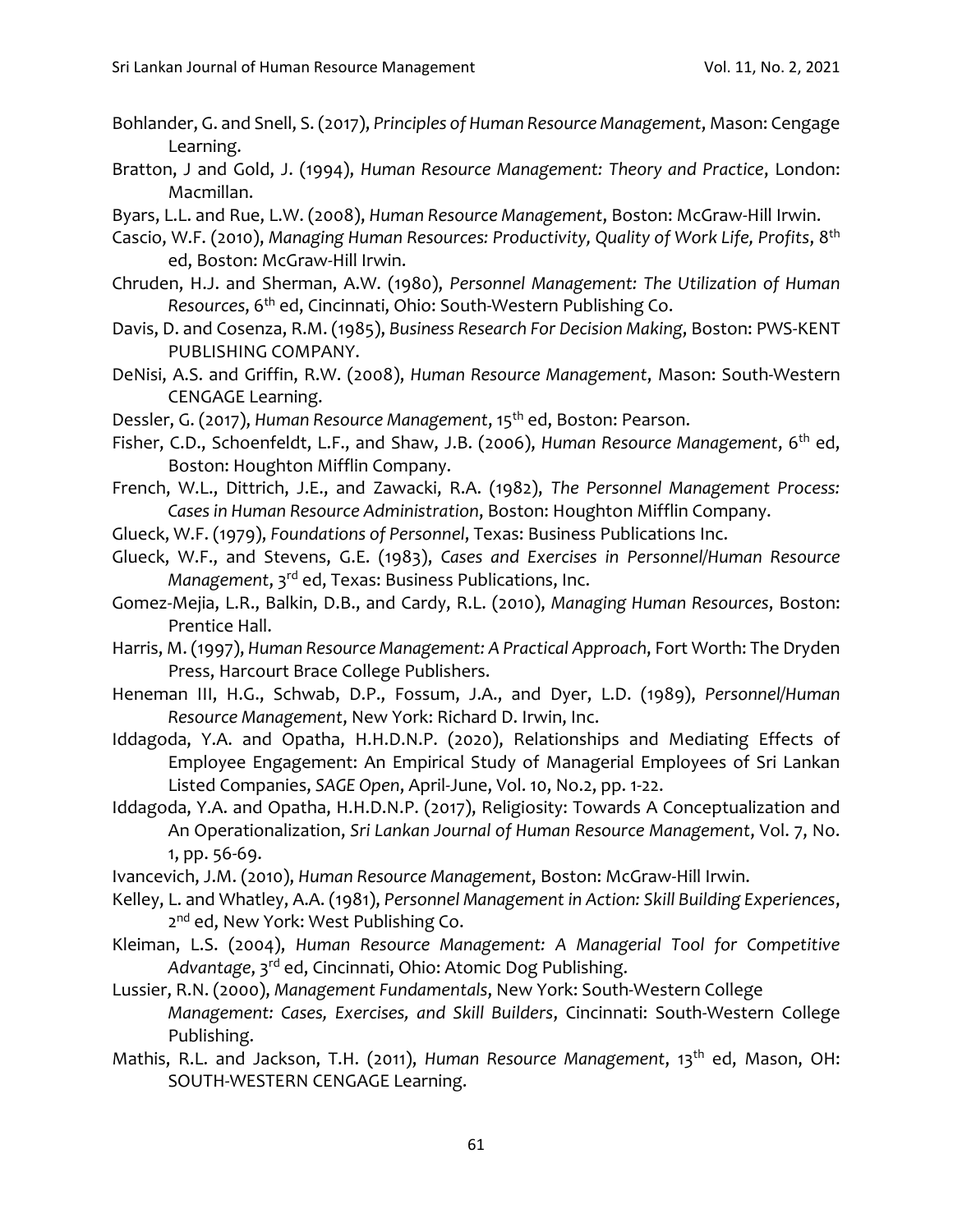- Mondy, R.W., Noe, R.M., and Premeaux, S.R. (1999), *Human Resource Management*, NJ: Prentice Hall.
- Nazario-Romero, M. (2016), Definitions and Types of Research Articles, The Veteran Spouse Network, 21 [https://www.texvet.org/sites/default/files/VSN\\_White\\_Paper\\_Types\\_Research\\_%20Ar](https://www.texvet.org/sites/default/files/VSN_White_Paper_Types_Research_%20Articles.pdf) [ticles.pdf](https://www.texvet.org/sites/default/files/VSN_White_Paper_Types_Research_%20Articles.pdf)
- Nkomo, S.M., Fottler, M.D. and McAfee, R.B. (2000), *Applications in Human Resource Management: Cases, Exercises & Skill Builders,* New York: South Western College Publishing.
- Noe, R.A., Hollenbeck, J.R., Gerhart, B., and Wright, P.M. (2007), *Human Resource Management*, New Delhi: Tata McGraw-Hill Publishing Company (Indian Print).
- Opatha, H.H.D.N.P. (1994), Employee Grievance Settlement Procedure: A Case Study of Two Corporations, *Management Review*, Faculty of Management Studies and Commerce, University of Sri Jayewardenepura, Sri Lanka, Vol. 1, No.2, pp.53-60.
- Opatha, H.H.D.N.P. (2002), *Sri Lankan Critical Incidents in Industrial Relations*, Colombo: The Author Publication.
- Opatha, H.H.D.N.P. (2003<sup>1</sup> ), *Applications in Employee Performance Evaluation*, Colombo: The Author Publication.
- Opatha, H.H.D.N.P. (2003<sup>2</sup>), Research Methods for Human Resource Management: Questions *and Answers,* Colombo: Author Publication.
- Opatha, H.H.D.N.P. (2009), *Human Resource Management: Personnel*, Colombo: Department of HRM, University of Sri Jayewardenepura.
- Opatha, H.H.D.N.P. (2019<sup>1</sup>), A Study of Bachelor's Degrees in Human Resource Management in Three Sri Lankan Leading State Universities, *Universal Journal of Educational Research*, Vol. 7, No.11, pp. 2361-2371.
- Opatha, H.H.D.N.P. (2019<sup>2</sup>), The Case for Teaching Human Resource Management in Management Education: 13 Common Reasons, *Sri Lankan Journal of Human Resource Management*, Vol. 9, No.2, pp. 15-38.
- Opatha, H.H.D.N.P. (2019<sup>3</sup>), Sustainable Human Resource Management: Expanding Horizons of *HRM*, Colombo: Department of HRM, University of Sri Jayewardenepura.
- Opatha, H.H.D.N.P. (2020), Influence of Lecturers' Competence on Students' Satisfaction of Lecturing: Evidence for Mediating Role of Lecturing Behaviour, *Universal Journal of Educational Research*, Vol. 8, No.4, pp. 1167-1179.
- Opatha, H.H.D.N.P. (2021<sup>1</sup>), Teaching Ethics in Human Resource Management Education: A Study in Sri Lanka, *Prabandhan: Indian Journal of Management*, Vol. 14, No.1, pp. 8-24.
- Opatha, H.H.D.N.P. (2021<sup>2</sup>), A Simplified Study of Definitions of Human Resource Management, *Sri Lankan Journal of Human Resource Management*, Vol. 11, No.1, pp. 15- 35.
- Pattanayak, B. (2003), *Human Resource Management*, New Delhi: Prentice Hall of India. Publishing.
- Schuler, R.S. and Youngblood, B.S.A. (1986), *Effective Personnel Management*, New York: West Publishing Company.
- Schwind, H., Das, H., Wagar, T., Fassina, N., and Bulmash, J. (2013), Canadian Human Resource Management, Toronto: McGraw-Hill Ryerson.